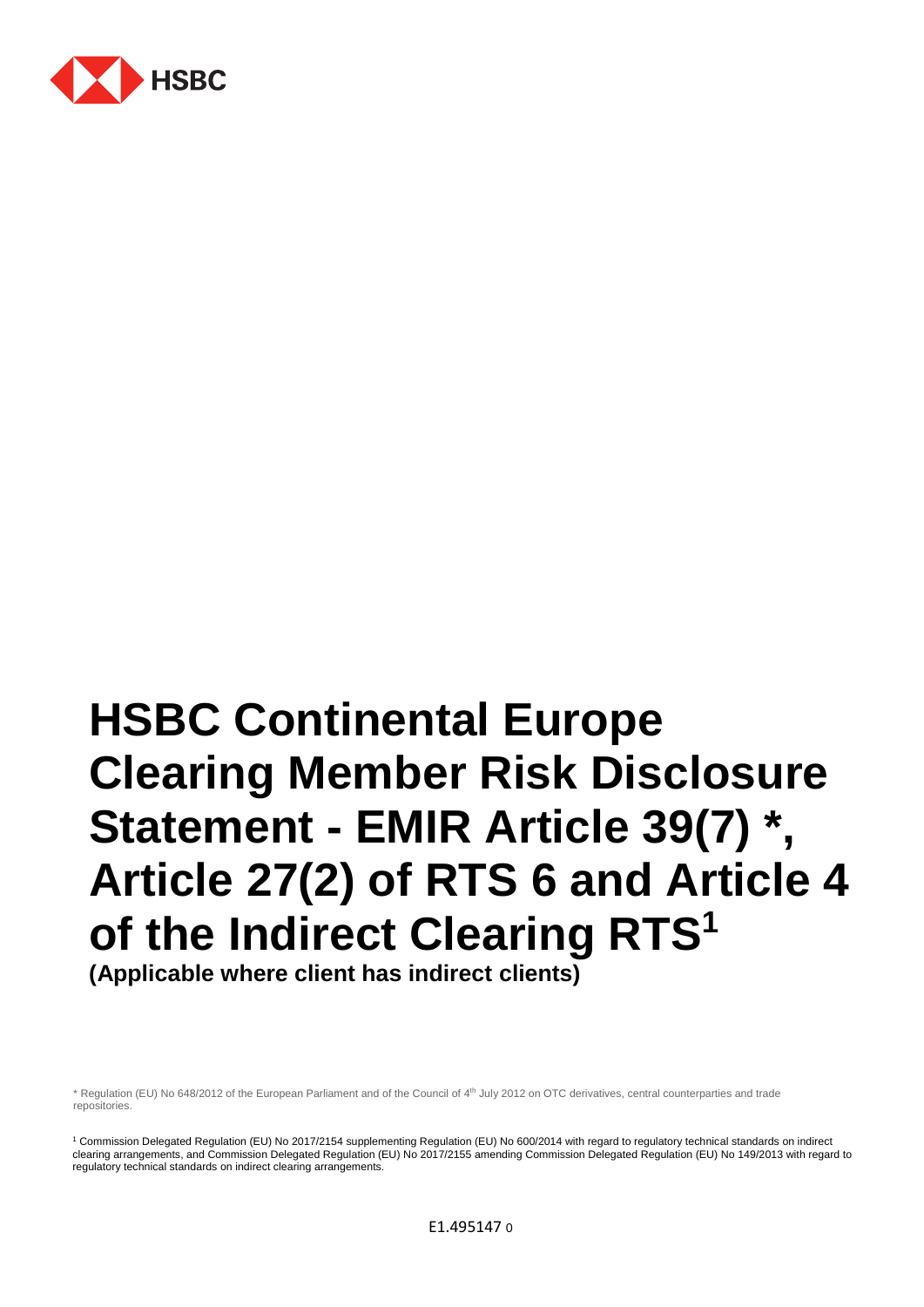# **Contents**

|    | Introduction |                                                                                                | 2              |
|----|--------------|------------------------------------------------------------------------------------------------|----------------|
| 1. | Part One     |                                                                                                | 4              |
|    |              | 1.1. Part One A - A brief background to clearing                                               | $\overline{4}$ |
|    |              | 1.2. Part One B - Account type and the factors to consider                                     | 8              |
|    |              | 1.3. Part One C - What are the main insolvency considerations?                                 | 20             |
|    |              | 1.4. Part One D - The terms and conditions on which we offer indirect clearing services to you | 25             |
| 2. | Part Two:    |                                                                                                | 26             |
|    |              | 2.1. CCP client account structures                                                             | 26             |
|    |              | Links to CCP disclosure documents                                                              | 33             |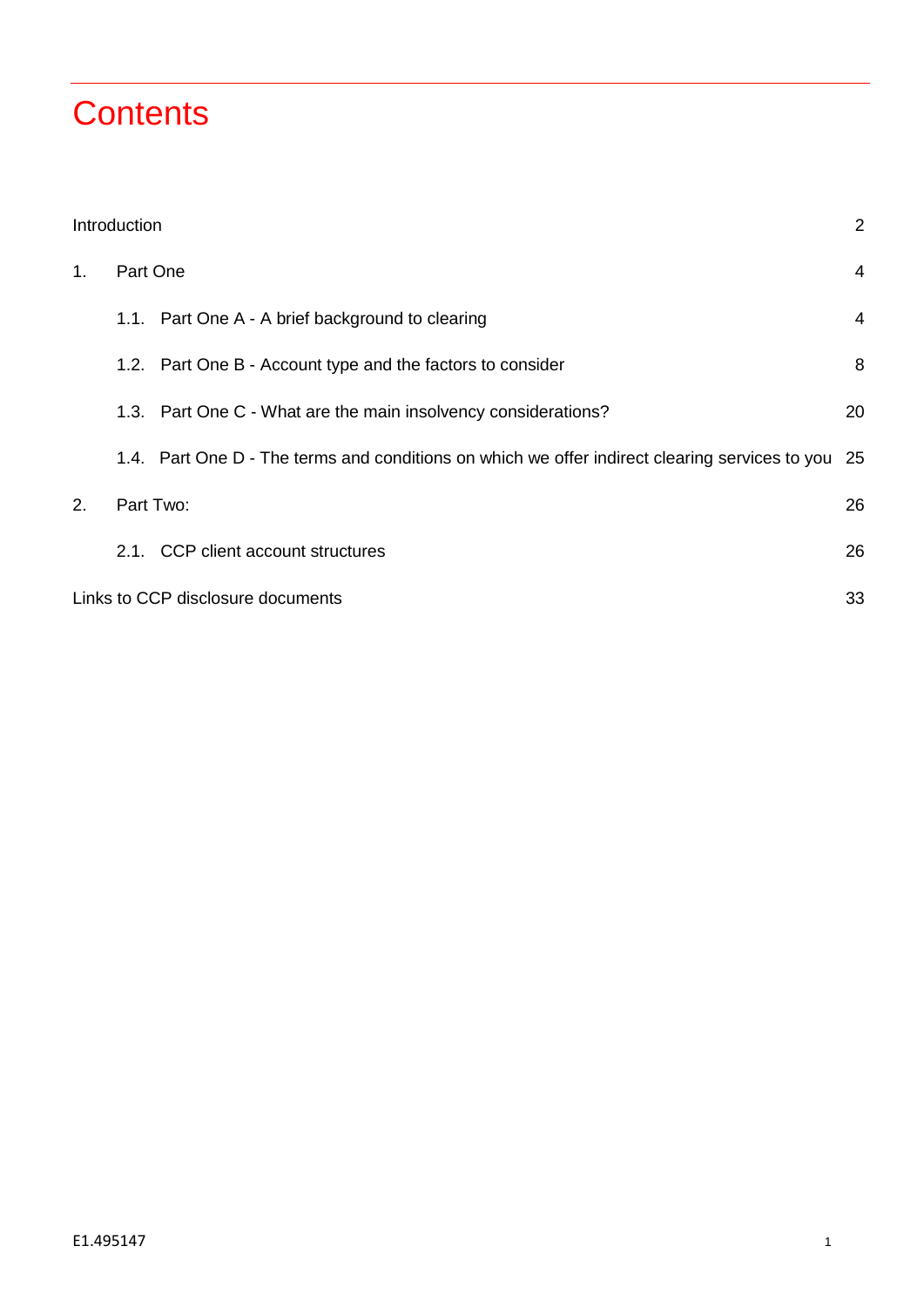# <span id="page-2-0"></span>**Introduction**

Throughout this document references to "we", "our" and "us" are references to HSBC Continental Europe. References to "you" and "your" are references to the client.

# **What is the purpose of this document?**

To enable us to comply with our obligations as a clearing member under EMIR<sup>2</sup> **("EMIR"),** which requires that where we are providing services to you that involve us clearing derivatives through an EU central counterparty **("CCP")** we must:

- offer you a choice of an individual client account or an omnibus client account (as discussed under "The types of accounts available" in Part One B below);
- publicly disclose the levels of protection and costs associated with different levels of segregation; and
- describe the main legal implications of different levels of segregation.

Additionally, to enable us to comply with our obligations as a clearing member under the Indirect Clearing RTS, which require that, where we are providing services to you that involve us facilitating the indirect clearing of derivatives through an EU CCP, we must:

- offer you a choice of a basic omnibus indirect client account or a gross omnibus indirect client account (as discussed under *"*The types of accounts available*"* in Part One B below);
- publicly disclose the levels of protection and costs associated with different levels of segregation and the general terms and conditions under which we provide services to you (as discussed under "The terms and conditions on which we offer services to you" in Part One D below); and
- describe the main legal implications of different levels of segregation.

We have provided the costs associated with the different accounts separately. Details may be found at our website following this link:<https://www.business.hsbc.fr/fr-fr/emir-en>

In respect of the treatment of margin and collateral at CCP level you should refer to the CCP disclosures that the CCPs are required to prepare.

### **Organisation of this document**

This document is set out as follows:

- Part One A provides some background to clearing.
- Part One B gives information about the difference between the individual client account, the omnibus client account, the basic omnibus indirect client account and the gross omnibus indirect client account; explains how this impacts on the clearing of your derivatives and sets out some of the other factors that might affect the level of protection you receive in respect of assets provided to us as margin.
- Part One C sets out some of the main insolvency considerations.
- Part One D sets out a general overview of the terms and conditions under which we provide services to you.
- Part Two provides an overview of the main variations on the different levels of segregation that the CCPs offer, together with an explanation of the main implications of each, and sets out links to further information

<sup>2</sup> The Regulation (EU) No 648/2012 of the European Parliament and the Council of 4 July 2012 on OTC derivatives, central counterparties and trade repositories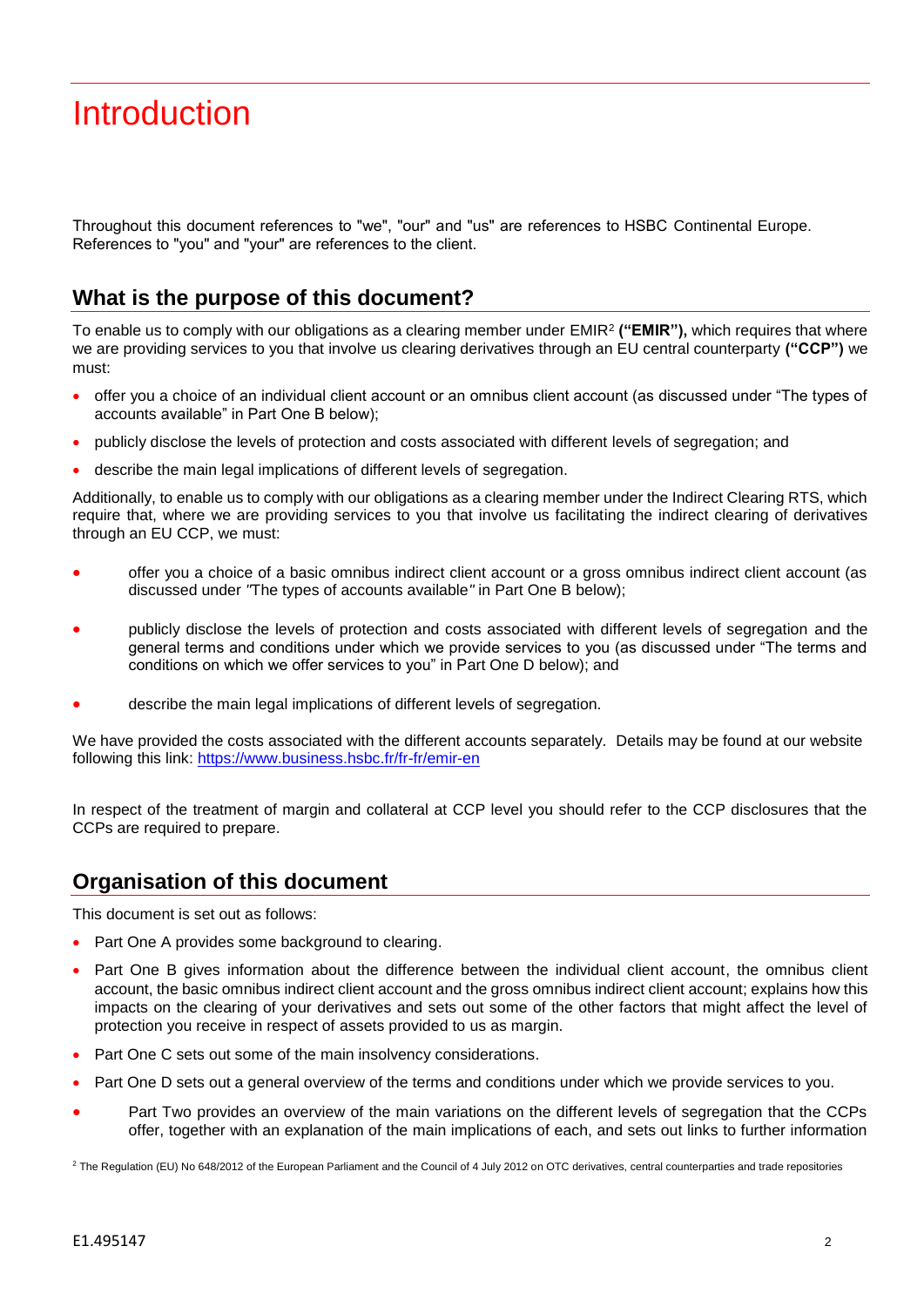provided by the CCPs. For the position relating to any particular CCP you should refer to the disclosure and any other information prepared by the CCP.

# **What are you required to do?**

You must review the information provided in this document and the relevant CCP disclosures and confirm to us in writing which account type you would like us to maintain with respect to each CCP on which we clear derivatives for you from time to time and whether you agree with the way in which we propose to deal with any excess margin we may hold in relation to an individual client account. We will explain how we would like you to make this confirmation and by when. If you do not confirm within the requested timeframe, we will record the positions and assets relating to you in an account that has the level of EMIR-compliant segregation which is the closest to your pre-EMIR account structure, provided that:

- we have used reasonable and multiple endeavours to obtain your written choice of segregation and have evidence of our efforts;
- in our communication with you, we have informed you that your failure to elect a level of segregation in accordance with EMIR Article 39 will result in us allocating you to an account having the level of EMIRcompliant segregation which is the closest to your pre-EMIR account structure (e.g. an omnibus segregation, net or gross as the case may be) and
- we have explained to you that election by us does not preclude you to elect a different (e.g. higher) level of segregation at any time by communicating it in writing to us.

Where we offer to facilitate indirect clearing services, you will also need to confirm to us whether you intend to provide clearing services through us to your clients and inform us of your clients' choice of indirect client accounts. We will explain how we would like you to make this confirmation and by when.

# **Important**

Whilst this document will be helpful to you when making this decision, this document does not constitute legal or any other form of advice and must not be relied on as such. This document provides a high level analysis of several complex and/or new areas of law, whose effect will vary depending on the specific facts of any particular case, some of which have not been tested in the courts. It does not provide all the information you may need to make your decision on which account type or level of segregation is suitable for you. It is your responsibility and, where applicable, the responsibility of your clients to review and conduct independent due diligence on the relevant rules, legal documentation and any other information provided on each of the account offerings and those of the various CCPs on which we clear derivatives for you and, where applicable, your clients. You and where applicable, your clients may wish to appoint independent professional advisors to assist with this.

We shall not in any circumstances be liable, whether in contract, tort, breach of statutory duty or otherwise for any losses or damages that may be suffered as a result of using this document. Such losses or damages include (a) any loss of profit or revenue, damage to reputation or loss of any contract or other business opportunity or goodwill and (b) any indirect loss or consequential loss. No responsibility or liability is accepted for any differences of interpretation of legislative provisions and related guidance on which it is based. This paragraph does not extend to an exclusion of liability for, or remedy in respect of, fraudulent misrepresentation.

Please note that this disclosure has been prepared on the basis of French law save as otherwise stated. However, issues under other laws may be relevant to your due diligence. For example, the law governing the CCP rules or related agreements; the law governing our insolvency; the law of the jurisdiction of incorporation of the CCP; and the law of the location of any assets.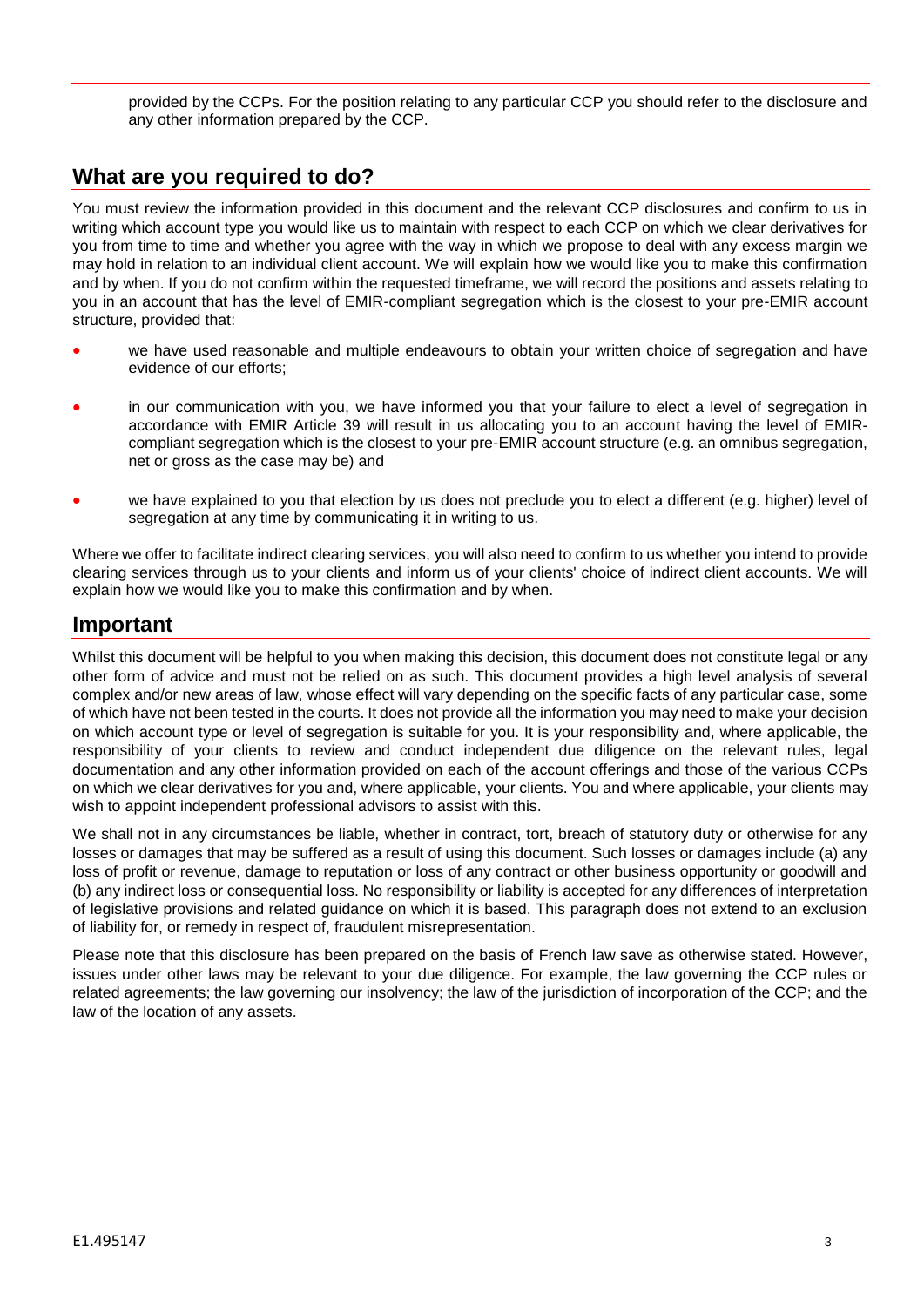# <span id="page-4-0"></span>1. Part One

# <span id="page-4-1"></span>1.1. Part One A. A brief background to clearing

The market distinguishes two main types of clearing models: the "agency" model and the "principal-to-principal" model. Most of the CCPs we use adopt the "principal-to-principal" model, and this document assumes all transactions are cleared according to this model.

# **The "principal-to-principal" clearing model**

When clearing transactions for you through a CCP, we usually enter into two separate transactions:



A principal-to-principal transaction with the CCP, which is governed by the rules of such CCP (the **CCP Transaction**).

A principal-to-principal transaction with you, which is governed by the terms of the client clearing agreement between us (the **Client Transaction**).

Additionally, where we facilitate indirect clearing services, i.e. facilitate the clearing by you through us of positions for your own clients, you may enter into a third principal-to-principal transaction with one of your clients:



CCP Transaction

Client Transaction

A principal-to-principal transaction between you and one of your clients, which is governed by the terms of an indirect client clearing agreement between you and your client (the **Indirect Client Transaction**).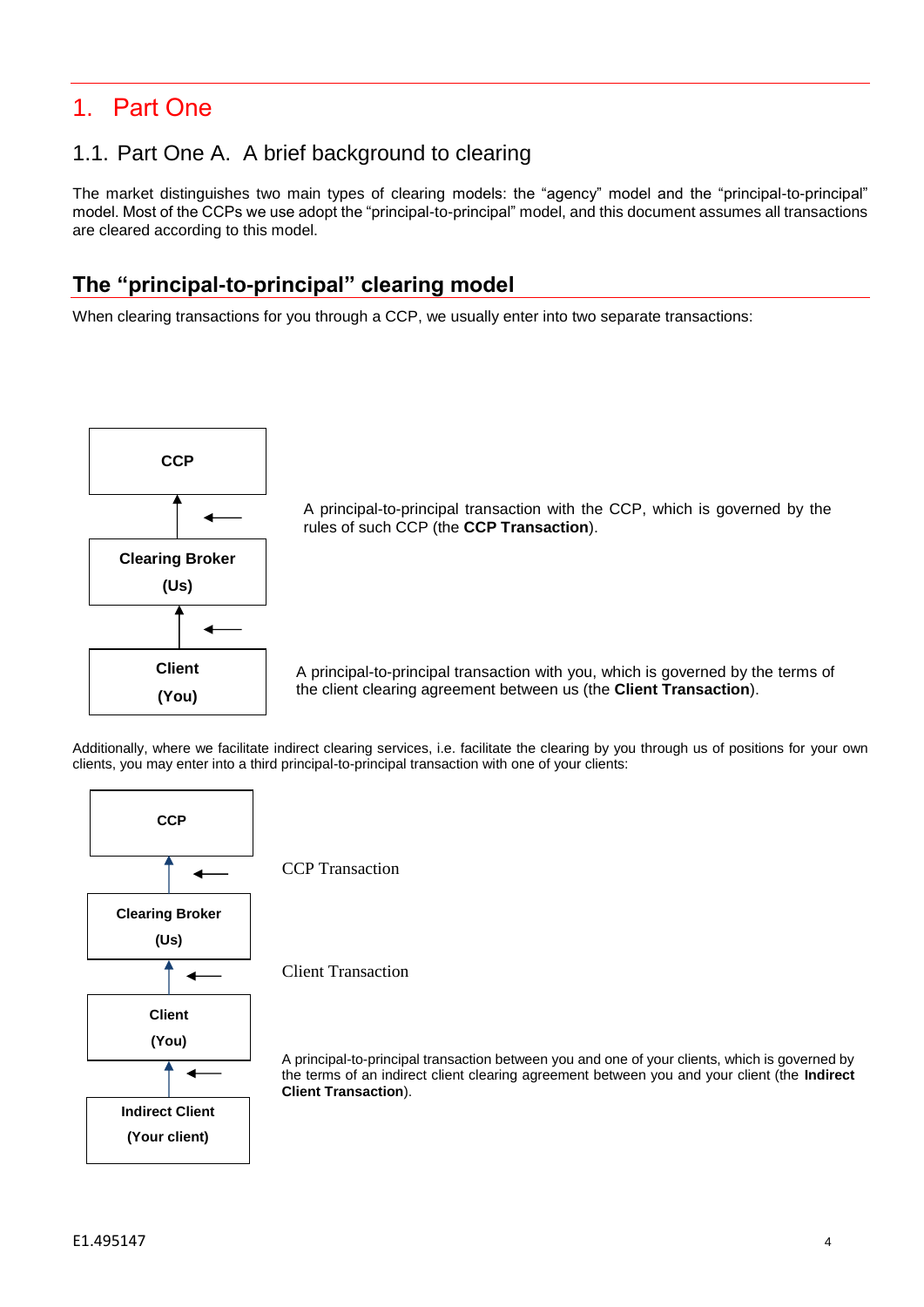The terms of each Client Transaction are equivalent to those of the related CCP Transaction, except that (i) each Client Transaction will be governed by a client clearing agreement between you and us and (ii) we will take the opposite position in the CCP Transaction to the position we have under the related Client Transaction. Similarly, where applicable, the terms of each Indirect Client Transaction are equivalent to those of the related Client Transaction which, in turn, is equivalent to those of the related CCP Transaction, except that (i) each Indirect Client Transaction will be governed by an indirect client clearing agreement between you and your client, and (ii) you will take the opposite position in the Client Transaction to the position you have under the related Indirect Client Transaction.

Under the terms of the client clearing agreement between you and us, a Client Transaction will arise without the need for any further action by either you or us, as soon as the CCP Transaction arises between us and the CCP. Once both of those transactions have been entered into, your transaction is considered to be "cleared". Similarly, where applicable, we expect that under the terms of the indirect client clearing agreement between you and your client, an Indirect Client Transaction will arise without the need for any further action by either you or your client, as soon as the Client Transaction arises between you and us. Once all three of those transactions referred to above have been entered into, your client's transaction is considered to be "cleared".

As the principal to the CCP, we are required to provide assets to the CCP as margin for the CCP Transactions that relate to you and your clients and to ensure the CCP has as much margin as it requires at any time. We will therefore ask you for margin and, where you provide it in a form which we cannot transfer to the CCP, we may transform it. If you have provided us with margin assets, you may face what we call "transit risk" - this is the risk that, if we were to default prior to providing such assets to the CCP, the assets that should have been recorded in your account at the CCP will not have been and will not benefit from the protections described below under "What happens if we are declared to be in default by a CCP?".

However, in many cases you may not actually face transit risk because the CCPs often call margin from us early in the morning so we will often use our own funds to satisfy the margin call and then seek to recover such amount from you. In these cases, it is rather that we are exposed to you for the interim period. The arrangements between you and us relating to how the margin calls will be funded will be set out in the client clearing agreement between you and us.

If we are not a member of such CCP ourselves, we may offer you alternative solutions:

- Where we do not facilitate indirect clearing services provided by you, we may enter into a principal-to-principal transaction with an affiliate or third-party clearing broker which is a member of such CCP, instead of a principal-to-principal transaction directly with such CCP. Such arrangements are outside the scope of this document, and we will provide you with a separate Client Disclosure Document with respect to such arrangements.
- Where we facilitate indirect clearing services provided by you, for any of your clients that have opted for a Basic Omnibus Indirect Client Account and that are not part of our group, we may enter into a principal-toprincipal transaction with an affiliate clearing broker, which is a member of such CCP, instead of a transaction directly with such CCP in a long chain arrangement under the Indirect Clearing RTS (a **Long Chain Arrangement**). Under a Long Chain Arrangement, both the affiliate clearing broker and we would be subject to the relevant requirements for clearing brokers in the Indirect Clearing RTS. Consequently, any references in this document to 'clearing broker' should be read, where relevant, but except in paragraphs "*Articles L. 440-9 and L. 211-36 et seq. of the Financial Code*", "*Porting – prohibition*" and "*Porting - preferential creditors*" of Part One C, as including us in the capacity of a client of an affiliate clearing broker under a Long Chain Arrangement.

Please see Part One B for an explanation of how this is relevant to the choice of account types.

#### **What if you want to transfer your Client Transactions to another clearing broker?**

There may be circumstances where you wish to transfer some or all of your Client Transactions to another clearing broker on a business as usual basis (i.e. in the absence of us having been declared in default by a CCP). We are not obliged to facilitate this under EMIR or the Indirect Clearing RTS but we may be willing to do so subject to our ability to transfer the CCP Transactions to which they relate and the margin provided to the CCP in connection with them (which will depend on the relevant CCP's rules) and any conditions set out in our client clearing agreement. You will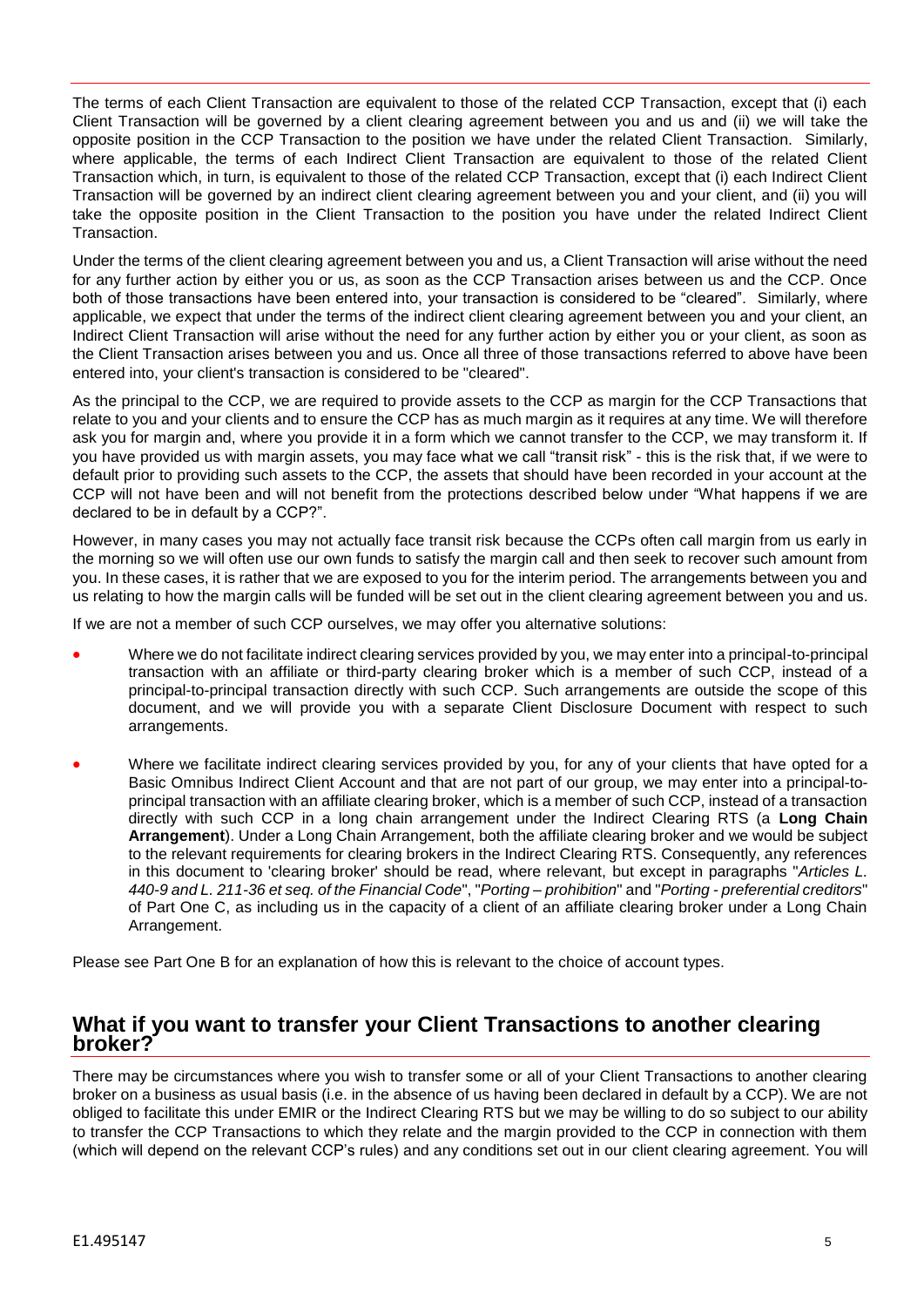also need to find a clearing broker that is willing to accept such Client Transactions and the related CCP Transactions and assets.

It may be easier to transfer Client Transactions and CCP Transactions that are recorded in an Individual Client Account than those recorded in an Omnibus Client Account (both types of account being described in more detail in Part One B) for the same reasons as set out below under "Will the CCP Transactions and assets relating to you be automatically ported to a back-up clearing broker?" Similarly, where applicable, it may be easier to transfer Client Transactions relating to your Indirect Client Transactions and the corresponding CCP Transactions that are recorded in a Gross Omnibus Indirect Client Account than those recorded in a Basic Omnibus Indirect Client Account (both types of account being described in more detail in Part One B) for the same reasons as set out below under "Will the CCP Transactions and assets relating to you be automatically ported to a back-up clearing broker?"*.*

# **What happens if we are declared to be in default by a CCP?**

If we are declared to be in default by a CCP, there are two possibilities with respect to the CCP Transactions and assets related to you and, where applicable, your clients:

- with respect to Individual Client Accounts, Omnibus Client Accounts and Gross Omnibus Indirect Client Accounts (and, in certain circumstances, Basic Omnibus Indirect Client Accounts), the CCP will, at your request, try to transfer (**port**) to another clearing broker (a **back-up clearing broker**), such CCP Transactions and assets; or,
- if porting cannot be achieved with respect to such accounts and ordinarily with respect to Basic Omnibus Indirect Client Accounts, the CCP will terminate the CCP Transactions that relate to you or your clients, respectively (see "What happens if porting is not achieved" below).

The porting process will differ depending on the CCP but it is likely to involve a close-out (with us) and a reestablishment (with the back-up clearing broker) of the CCP Transactions or a transfer of the open CCP Transactions and related assets from us to the back-up clearing broker. In some cases CCPs will support this structure legally by requiring us to grant a security interest to you over some or all of our related rights against the CCP but in other cases where CCPs can rely on EMIR and local legislation, this is not necessary.

#### **Will the CCP Transactions and assets relating to you and, where applicable, your clients, be automatically ported to a back-up clearing broker?**

No, there will be a number of conditions which must be satisfied before the CCP Transactions and assets that relate to you and, where applicable, your clients can be ported to a back-up clearing broker. These conditions will be set by the CCPs and will include obtaining your consent. In all cases you will need to have a back-up clearing broker that has agreed to accept the CCP Transactions. You may wish to appoint a back-up clearing broker upfront as part of your clearing arrangements but the back-up clearing broker is unlikely to be able to confirm that it is willing to accept the CCP Transactions until the default occurs. The back-up clearing broker may also have conditions that they require you to meet. You may also be able to agree with the CCP that it may choose a back-up clearing broker on your behalf. If you have not appointed a back-up clearing broker prior to our default, or agreed with the CCP that it may appoint one on your behalf, then this may mean that porting is less likely to occur.

If porting is achieved, your Client Transactions with us will terminate in accordance with our client clearing agreement, but we would expect that any Indirect Client Transactions between you and your clients would be unaffected, to the extent you are not yourself in default. We would expect your back-up clearing broker to put in place new client transactions between itself and you.

The type of account and level of segregation will have an impact on the ability to port CCP Transactions and assets to a back-up clearing broker upon our default.

With regard to a Basic Omnibus Indirect Client Account (described in more detail in Part One B), no contractual arrangements will be in place for porting and, therefore, porting will ordinarily not be available. With regard to an Omnibus Client Account (described in more detail in Part One B), in most cases, all of our clients who have CCP Transactions and assets relating to them recorded in the same Omnibus Client Account will have to agree to use the same back-up clearing broker, and the back-up clearing broker will have to agree to accept all of the CCP Transactions and assets recorded in that Omnibus Client Account. It is therefore likely to be difficult to achieve porting in relation to an Omnibus Client Account or Basic Omnibus Indirect Client Account.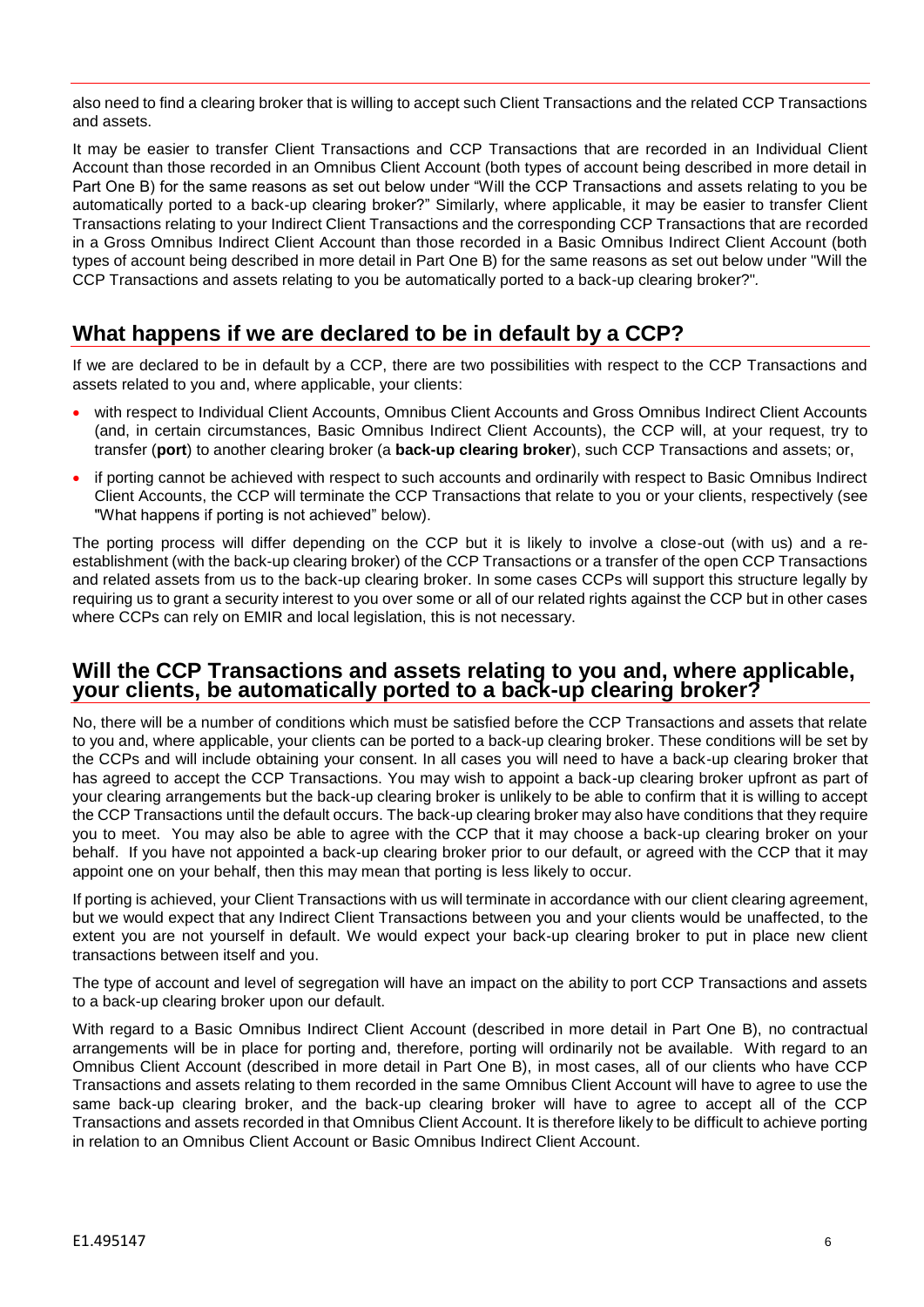It should be easier to achieve porting in respect of your positions if you choose an Individual Client Account (described in more detail in Part One B), because you can appoint a back-up clearing broker with respect to just your CCP Transactions and the related assets. Similarly, it should be easier to achieve porting in respect of one of your client's positions if such client chooses a Gross Omnibus Indirect Client Account (described in more detail in Part One B), because it allows one or more of your clients in the same Gross Omnibus Indirect Client Account to port independently of your other clients in the same Gross Omnibus Indirect Client Account, and because, unlike a Basic Omnibus Indirect Client Account, the Gross Omnibus Indirect Client Account at the CCP level relates only to your clients (and not to clients of our other clients).

# **What happens if porting is not achieved?**

Each CCP is permitted to specify a period of time after which, if it has not been able to achieve porting, it will be permitted to actively manage its risks in relation to the CCP Transactions. This period of time will vary across CCPs. If you want to port your CCP Transactions (where possible), you will need to notify the CCP and show that you can satisfy the other conditions within this period.

Otherwise, the CCP will terminate the CCP Transactions and perform a close-out calculation in respect of them in accordance with the CCP rules. If there is an amount owed by the CCP in respect of the CCP Transactions, to the extent that the CCP knows your identity and how much of that amount relates to you and, where applicable, your clients, the CCP may pay such amount directly to you. If the CCP does not know your identity and/or does not know how much of the amount relates to you and, where applicable, your clients, the CCP will pay it to us (or our insolvency practitioner) for the account of our clients.

It is more likely that a CCP will be able to pay any such amount directly to you with respect to an Individual Client Account or a Gross Omnibus Indirect Client Account (described in more detail in Part One B). This is because your identity will typically be disclosed to the CCP in these cases.

If the CCP terminates the CCP Transactions, then the Client Transactions between us and the Indirect Client Transactions between you and your clients are also likely to terminate. The termination calculations in respect of those Client Transactions and Indirect Client Transactions will be performed in accordance with the client clearing agreement between us and, where applicable, the indirect client clearing agreement between you and your clients respectively. Such calculations will likely mirror those performed by the CCP in respect of the CCP Transactions. If you are due a payment from us as a result of the close-out calculations in respect of our Client Transactions, the amount due from us to you will be reduced by any amount that you receive (or are deemed to receive) directly from the CCP.

Please see Part One C for a consideration of the main insolvency considerations.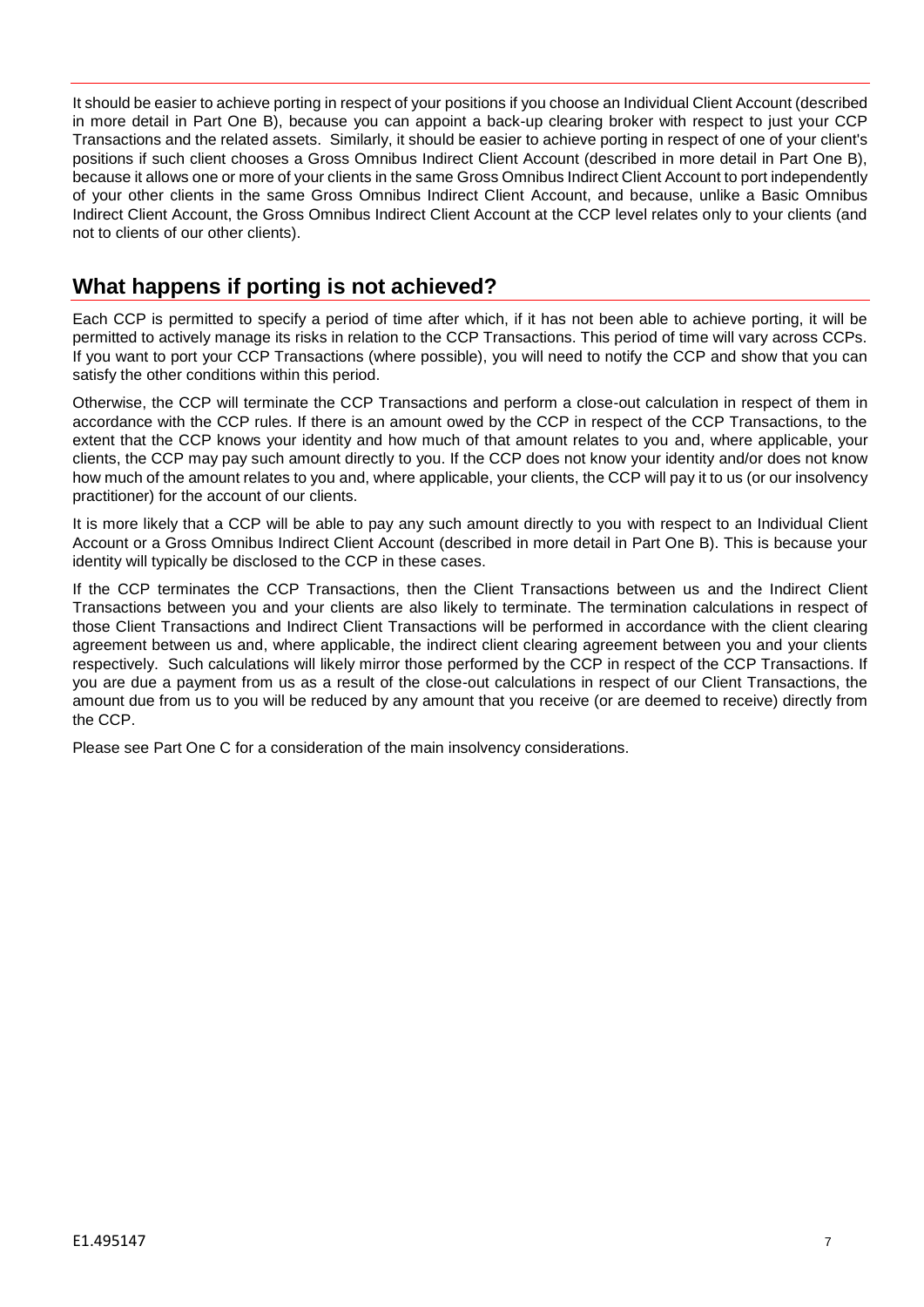# <span id="page-8-0"></span>1.2 . Part One B. Account types and the factors to consider

# **The types of accounts available**

Unless specifically stated otherwise, reference to accounts means the accounts in the books and records of each CCP. The CCP uses these accounts to record the CCP Transactions that we enter into in connection with the clearing of your related Client Transactions and any related Indirect Client Transactions and the assets that we provide to the CCP in respect of such CCP Transactions. Additionally, we will open accounts in our books and records to record the Client Transactions we enter into with you, some of which may relate to your Indirect Client Transactions (depending on the account type), and the assets that you provide to us in respect of such Client Transactions.

There are two basic types of client account available at the CCP level – Omnibus Client Accounts and Individual Client Accounts. Some of the CCPs then offer different levels of segregation within those as described in Part Two of this document. Additionally, there are two basic types of indirect client accounts available at the CCP level – the Basic Omnibus Indirect Client Accounts and Gross Omnibus Indirect Client Accounts.

As noted, we refer you to the CCP disclosures which CCPs are required to prepare and which set out the treatment of margin and collateral at CCP level. We have also included below a general overview of the most common segregation approaches taken by CCPs, but note that for any particular CCP, there is no substitute for such CCP's own disclosure.

At the clearing broker level, we then open and maintain accounts corresponding to the relevant direct and indirect clearing accounts at the CCP level as described in more detail below.

#### Omnibus Client Account

Under this account type, at the level of the CCP, the CCP Transactions and assets that relate to them in the CCP's accounts are segregated from:

- any CCP Transactions we areclearing for our own account (our **House Transactions**) (including corresponding assets in the CCP's accounts) at the CCP;
- any CCP Transactions (including corresponding assets in the CCP's accounts) relating to any of our other clients that have opted for an Individual Client Account; and
- any CCP Transactions (including corresponding assets in the CCP's accounts) relating to your clients and any clients of our other clients (regardless of whether they have opted for a Basic Omnibus Indirect Client Account or a Gross Omnibus Indirect Client Account).

However, the CCP Transactions and assets that relate to you will be commingled with the CCP Transactions and assets relating to any of our other clients that are recorded in the same Omnibus Client Account.

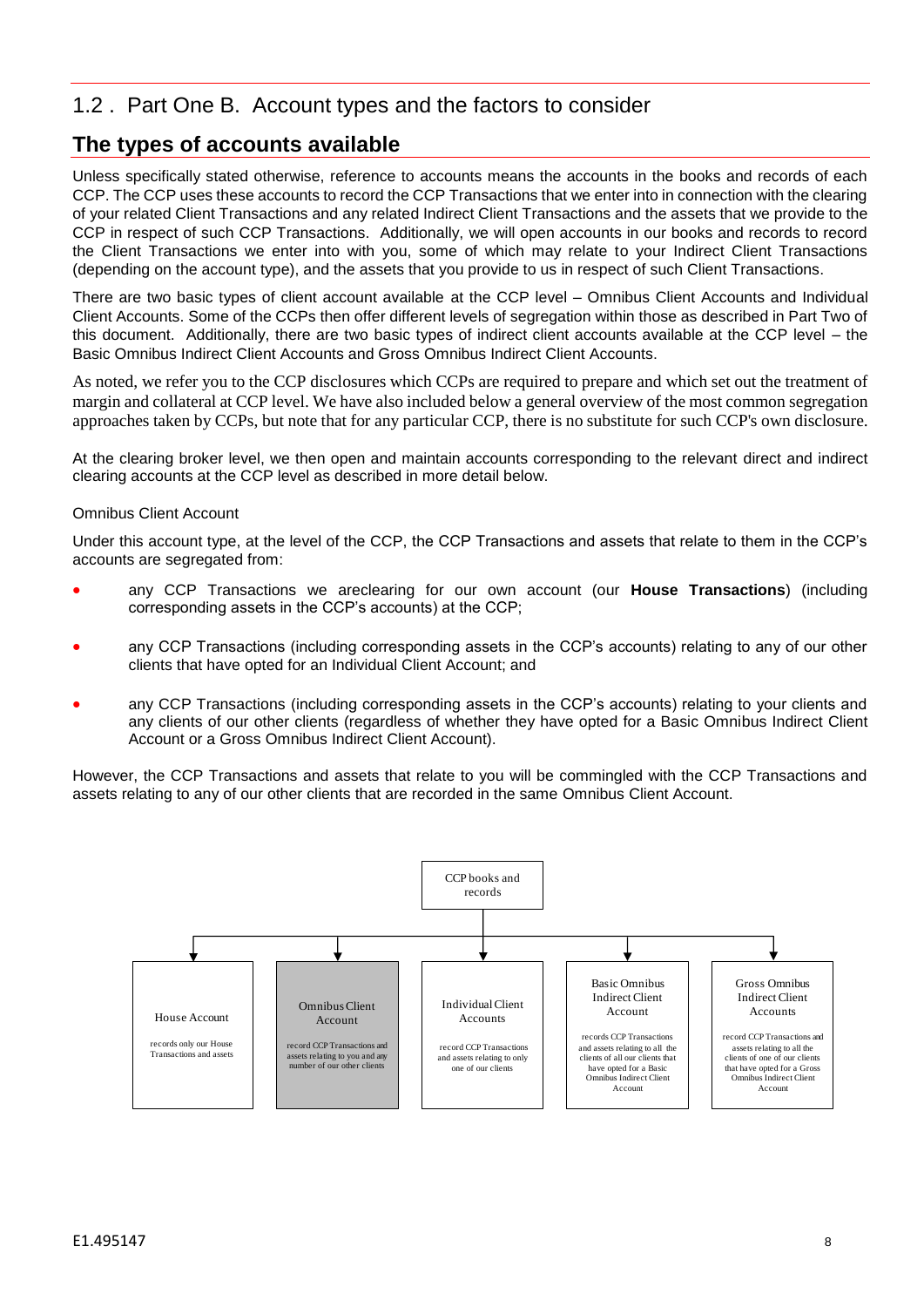| Can CCP Transactions and related collateral be netted<br>with our House Transactions and assets?              | No.                                                                                                                 |
|---------------------------------------------------------------------------------------------------------------|---------------------------------------------------------------------------------------------------------------------|
| Can CCP Transactions and related assets be netted<br>with those relating to our other clients?                | Yes (provided the other clients' CCP Transactions and<br>assets are recorded in the same Omnibus Client<br>Account) |
| Can CCP Transactions and related collateral be netted<br>with those relating to your clients?                 | No <sup>3</sup>                                                                                                     |
| Can CCP Transactions and related collateral be netted<br>with those relating to clients of our other clients? | No.                                                                                                                 |

The CCP will agree not to net the CCP Transactions relating to you with our House Transactions, or any CCP Transactions not recorded in the same Omnibus Client Account, nor use the assets relating to such CCP Transactions with respect to any House Transaction or CCP Transaction recorded in any other account.

However, both we and the CCP may net the CCP Transactions that are recorded in the same Omnibus Client Account. The assets provided in relation to the CCP Transactions recorded in the same Omnibus Client Account can be used in relation to any CCP Transaction (whether it relates to you or to any of our other clients) credited to that Omnibus Client Account.

Please see Part Two for an overview of the risks you may face if you choose an Omnibus Client Account and for details of the different levels of segregation that may be available at different CCPs.

Individual Client Account

Under this account type, at the level of the CCP, the CCP Transactions and assets that relate to you in the CCP's accounts are segregated from:

- any CCP Transactions (including corresponding assets in the CCP's accounts) relating to our House Transactions;
- any CCP Transactions (including corresponding assets in the CCP's accounts) relating to any of our other clients (regardless of whether they have opted for an Individual Client Account or an Omnibus Client Account); and
- any CCP Transactions (including corresponding assets in the CCP's accounts) relating to your clients and any clients of our other clients (regardless of whether they have opted for a Basic Omnibus Indirect Client Account or a Gross Omnibus Indirect Client Account).

<sup>&</sup>lt;sup>3</sup> Please note that the clearing agreement between you and us may allow us to apply any positive liquidation balance of your proprietary account to any negative liquidation balances owed in respect of your clients' accounts.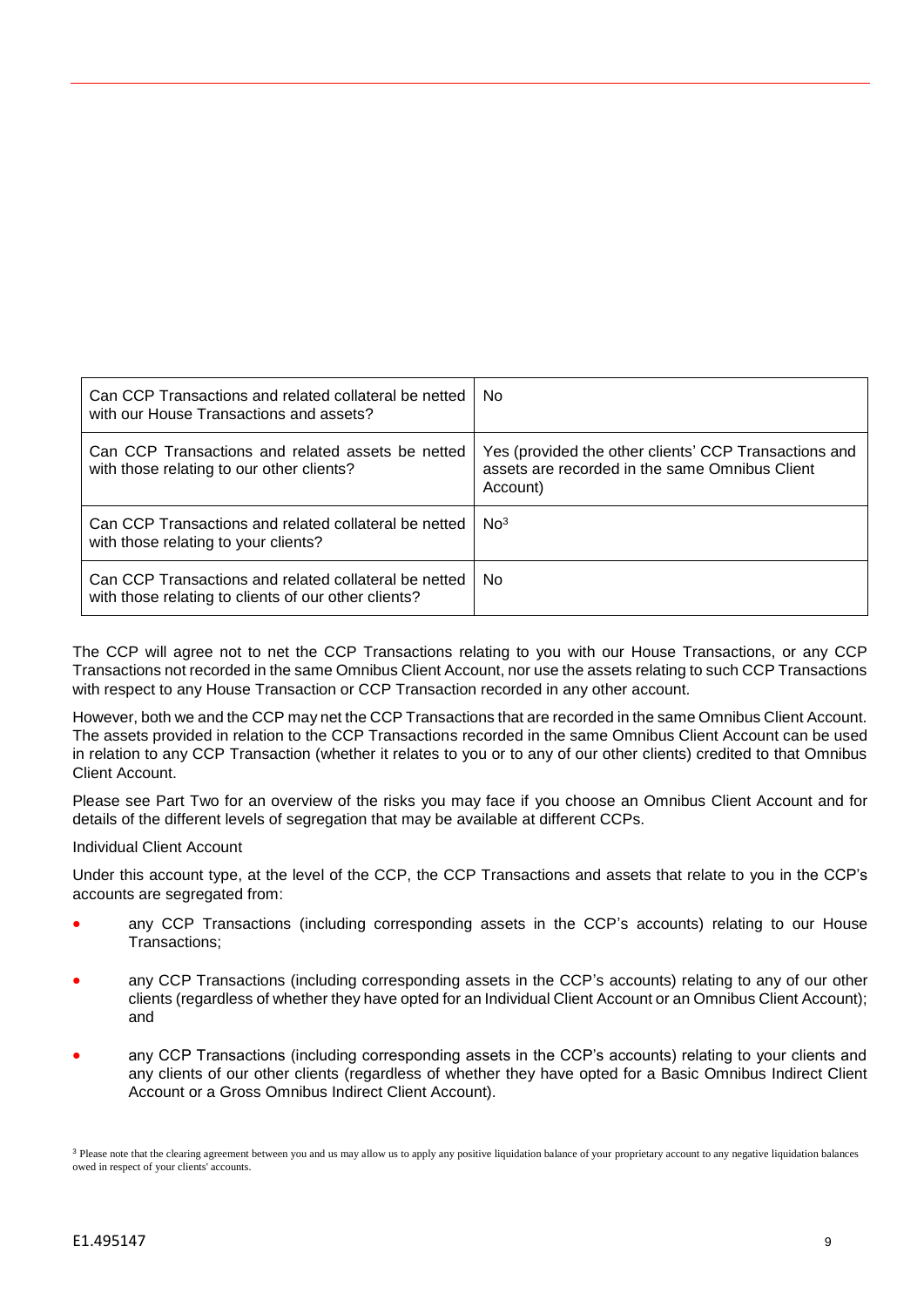

| Can CCP Transactions and related collateral be netted<br>with our House Transactions and assets?              | No.             |
|---------------------------------------------------------------------------------------------------------------|-----------------|
| Can CCP Transactions and related assets be netted<br>with those relating to our other clients?                | No.             |
| Can CCP Transactions and related collateral be netted<br>with those relating to your clients?                 | No <sup>4</sup> |
| Can CCP Transactions and related collateral be netted<br>with those relating to clients of our other clients? | No.             |

<sup>4</sup> Please note that the clearing agreement between you and us may allow us to apply any positive liquidation balance of your proprietary ICA to any negative liquidation balances owed in respect of your clients' accounts.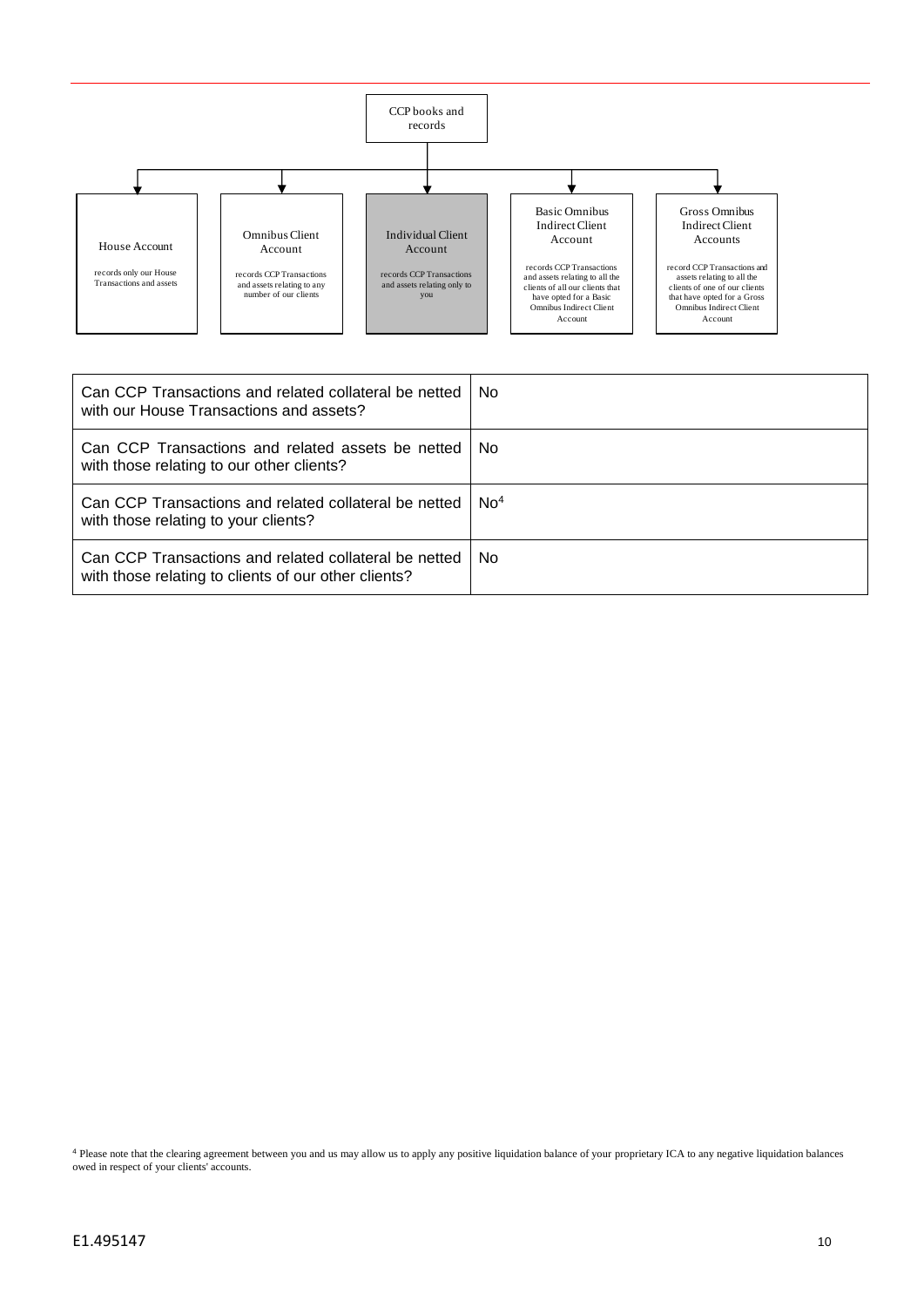The CCP will agree not to net the CCP Transactions relating to you with our House Transactions, nor use the assets relating to such CCP Transactions in relation to our House Transactions.

Further, and in contrast to an Omnibus Client Account, the CCP will agree not to net the CCP Transactions relating to you that are recorded to an Individual Client Account with any CCP Transaction recorded to any other account, nor use the assets related to such CCP Transactions in relation to the CCP Transactions recorded in any other account.

Please see Part Two for an overview of the risks you may face if you choose an Individual Client Account and additional features of Individual Client Accounts that may be available at different CCPs.

Basic Omnibus Indirect Client Account

Under this account type, at the level of the CCP, the CCP Transactions (including the corresponding assets in the CCP's accounts) relating to your clients that have opted for a Basic Omnibus Indirect Client Account are segregated from:

- any CCP Transactions (including corresponding assets in the CCP's accounts) relating to our House Transactions;
- any CCP Transactions (including corresponding assets in the CCP's accounts) relating to your own account or that of one of our other clients (regardless of whether you/they have opted for an Individual Client Account or Omnibus Client Account); and
- any CCP Transactions (including corresponding assets in the CCP's accounts) relating to any of your clients or any clients of our other clients that have opted for a Gross Omnibus Indirect Client Account.

However, the CCP Transactions (including corresponding assets in the CCP's accounts) relating to your clients that have opted for a Basic Omnibus Indirect Client Account will be commingled with the CCP Transactions (including corresponding assets in the CCP's accounts) relating to any of your other clients and any clients of our other clients that have opted for a Basic Omnibus Indirect Client Account and which are recorded in the same Basic Omnibus Indirect Client Account.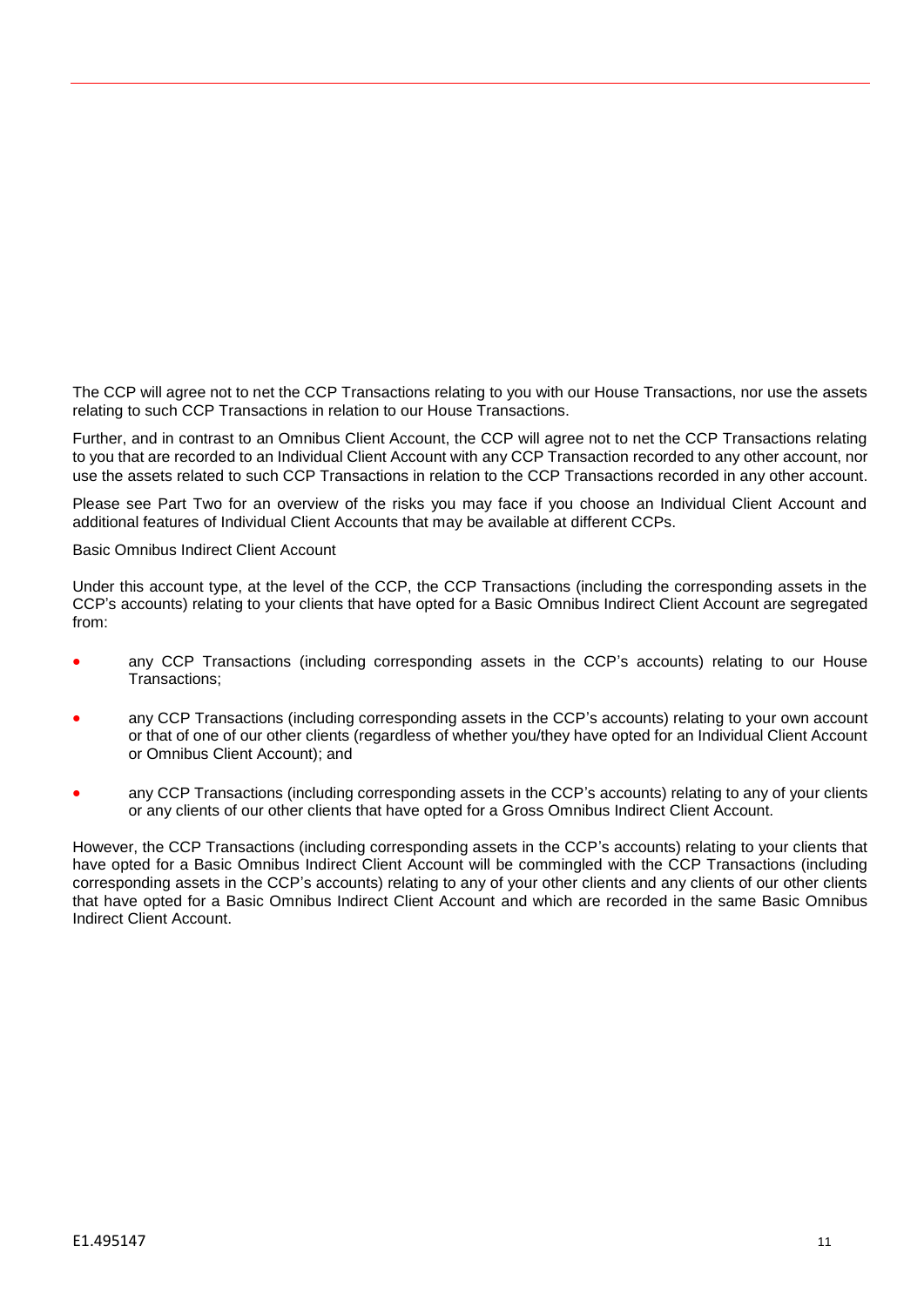

| Can CCP Transactions and related collateral be netted with our<br>House Transactions and assets?              | No.                                                                                                                                               |
|---------------------------------------------------------------------------------------------------------------|---------------------------------------------------------------------------------------------------------------------------------------------------|
| Can CCP Transactions and related assets be netted with those<br>relating to you or our other clients?         | No.                                                                                                                                               |
| Can CCP Transactions and related collateral be netted with<br>those relating to your other clients?           | (provided your other clients'<br><b>CCP</b><br>Yes.<br>Transactions and assets are recorded in the<br>same Basic Omnibus Indirect Client Account) |
| Can CCP Transactions and related collateral be netted with<br>those relating to clients of our other clients? | Yes (provided our other clients' clients' CCP<br>Transactions and assets are recorded in the<br>same Basic Omnibus Indirect Client Account)       |

The CCP will agree not to net the CCP Transactions relating to your indirect clients that have opted for a Basic Omnibus Indirect Client Account with our House Transactions or any CCP Transactions not recorded in the same Basic Omnibus Indirect Client Account, nor use the assets relating to such CCP Transactions with respect to any House Transaction or CCP Transaction recorded in any other account.

However, both we and the CCP may net the CCP Transactions that are recorded in the same Basic Omnibus Indirect Client Account. The assets provided in relation to the CCP Transactions recorded in the same Basic Omnibus Indirect Client Account can be used in relation to any CCP Transaction (whether it relates to your indirect clients or indirect clients of any of our other clients) credited to that Basic Omnibus Indirect Client Account.

Please see Part Two for an overview of the risks in relation to a Basic Omnibus Indirect Client Account and for details of the different levels of segregation that may be available at different CCPs.

Additionally, at the level of the clearing broker, we then open and maintain accounts corresponding to the Basic Omnibus Indirect Client Accounts at the CCP level. Under this account type, the Client Transactions (including the corresponding assets in our accounts) relating to your clients that have opted for a Basic Omnibus Indirect Client Account are segregated from:

- our House Transactions;
- any Client Transactions (including corresponding assets in our accounts) relating to your own account or that of one of our other clients (regardless of whether you/they have opted for an Indirect Client Account or Omnibus Client Account);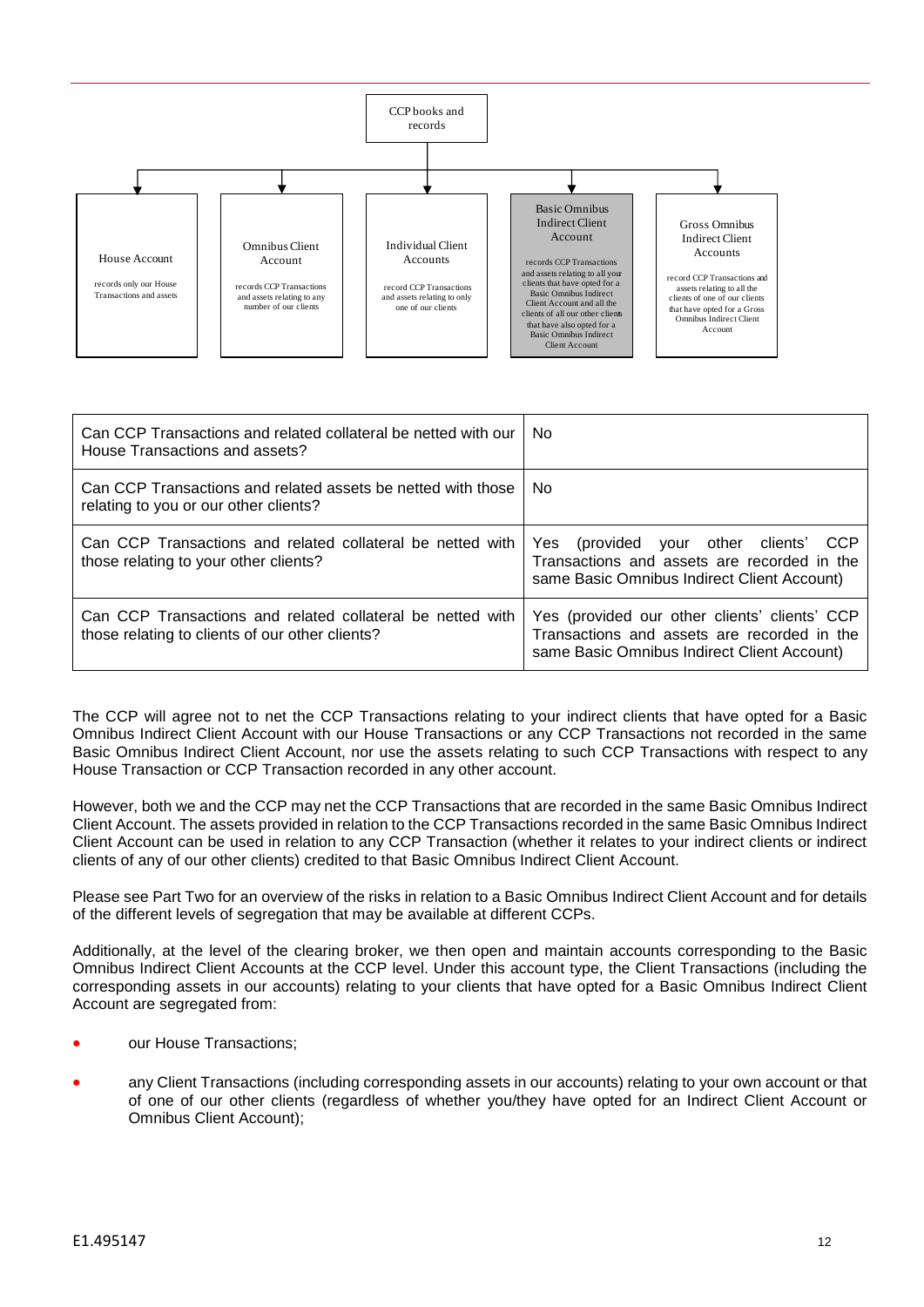- any Client Transactions (including corresponding assets in our accounts) relating to any clients of our other clients that have also opted for a Basic Omnibus Indirect Client Account and which are recorded in a different Basic Omnibus Indirect Client Account; and
- any Client Transactions (including corresponding assets in our accounts) relating to any of your clients or any clients of our other clients that have opted for a Gross Omnibus Indirect Client Account.

However, the Client Transactions (including corresponding assets in our accounts) relating to your clients that have opted for a Basic Omnibus Indirect Client Account will be commingled with the Client Transactions (including corresponding assets in our accounts) relating to any of your other clients that have also opted for a Basic Omnibus Indirect Client Account and which are recorded in the same Basic Omnibus Indirect Client Account.



| Can Client Transactions and related collateral be netted with our<br>House Transactions and assets?              | No.                                                                                                                                                 |
|------------------------------------------------------------------------------------------------------------------|-----------------------------------------------------------------------------------------------------------------------------------------------------|
| Can Client Transactions and related assets be netted with those<br>relating to you or our other clients?         | No <sup>5</sup>                                                                                                                                     |
| Can Client Transactions and related collateral be netted with<br>those relating to your other clients?           | (provided your other clients'<br>Yes<br><b>Client</b><br>Transactions and assets are recorded in the<br>same Basic Omnibus Indirect Client Account) |
| Can Client Transactions and related collateral be netted with<br>those relating to clients of our other clients? | No.                                                                                                                                                 |

We will not net the Client Transactions relating to your clients that have opted for a Basic Omnibus Indirect Client Account with our House Transactions or any Client Transactions not recorded in the same Basic Omnibus Indirect Client Account, nor use the assets relating to such Client Transactions with respect to any House Transaction or Client Transaction recorded in any other account.

However, we may net the Client Transactions that are recorded in the same Basic Omnibus Indirect Client Account. The assets provided in relation to the Client Transaction credited to that Basic Omnibus Indirect Client Account can be used in relation to any Client Transaction credited to that Basic Omnibus Indirect Client Account.

<sup>5</sup> Please note that the clearing agreement between you and us may allow us to apply any positive liquidation balance of your proprietary account to any negative liquidation balances owed in respect of your clients' accounts.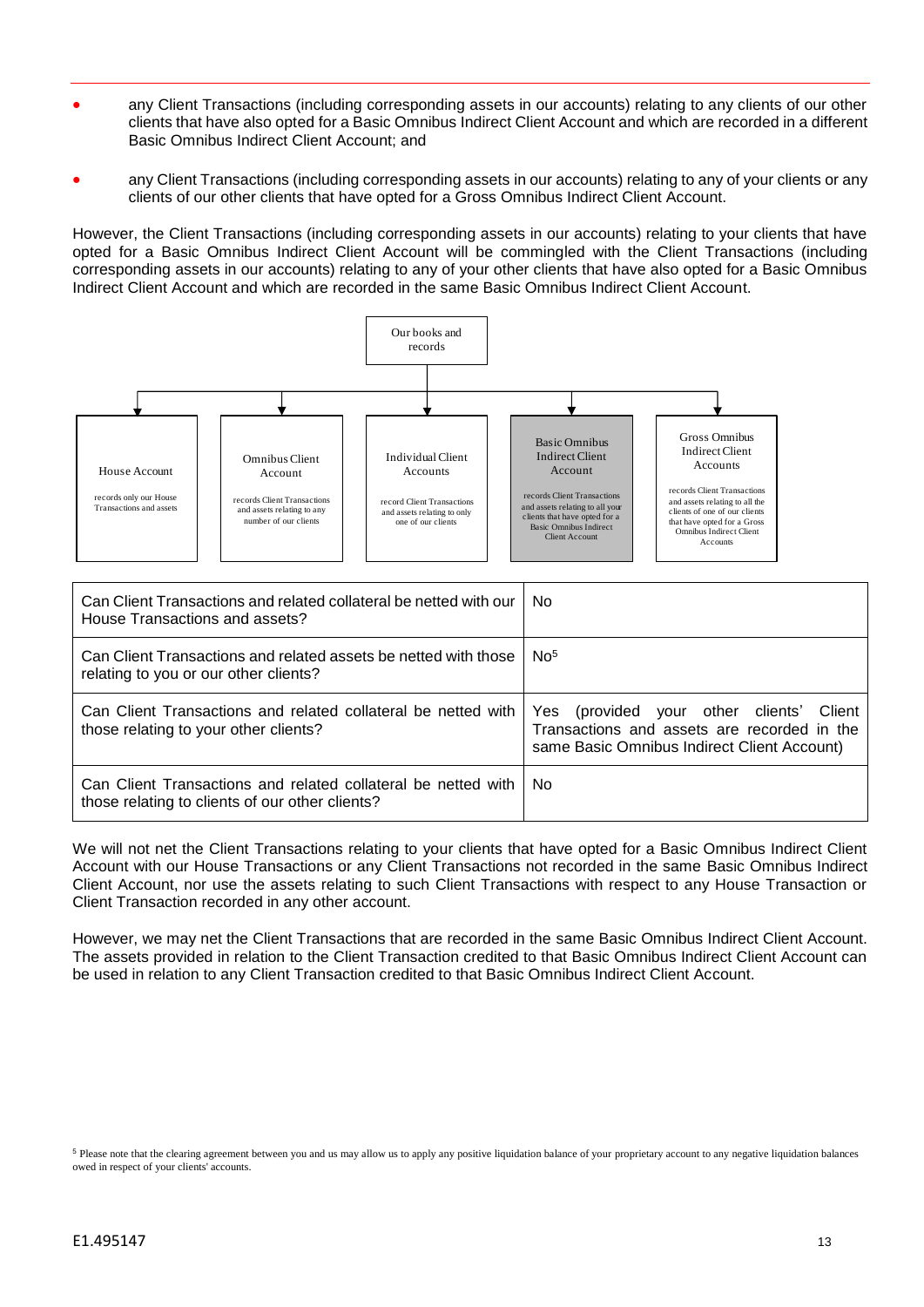#### Gross Omnibus Indirect Client Account

Under this account type, at the level of the CCP, the CCP Transactions (including the corresponding assets in the CCP's accounts) relating to your clients that have opted for a Gross Omnibus Indirect Client Account are segregated from:

- any CCP Transactions (including corresponding assets in the CCP's accounts) relating to our House Transactions;
- any CCP Transactions (including corresponding assets in the CCP's accounts) relating to your own account or that of one of our other clients (regardless of whether you/they have opted for an Individual Client Account or Omnibus Client Account);
- any CCP Transactions (including corresponding assets in the CCP's accounts) relating to any of your clients or any clients of our other clients that have opted for a Basic Omnibus Indirect Client Account; and
- any CCP Transactions (including corresponding assets in the CCP's accounts) relating to any clients of our other clients that have also opted for a Gross Omnibus Indirect Client Account and which are recorded in a different Gross Omnibus Indirect Client Account.

However, the CCP Transactions (including corresponding assets in the CCP's accounts) relating to your indirect clients that have opted for a Gross Omnibus Indirect Client Account will be commingled with the CCP Transactions (including corresponding assets in the CCP's accounts) relating to any of your other clients that have opted for a Gross Omnibus Indirect Client Account and which are recorded in the same Gross Omnibus Indirect Client Account. Within the Gross Omnibus Indirect Client Account, the CCP will keep separate records of the positions of each of your clients that has opted for a Gross Omnibus Indirect Client Account. The CCP will also calculate the margining requirement separately for each of your clients that has opted for a Gross Omnibus Indirect Client Account and collect the aggregate of each such margin requirement.



| Can CCP Transactions and related collateral be netted with our<br>House Transactions and assets?      | No.                                                                                                                                                                                                                 |
|-------------------------------------------------------------------------------------------------------|---------------------------------------------------------------------------------------------------------------------------------------------------------------------------------------------------------------------|
| Can CCP Transactions and related assets be netted with those<br>relating to you or our other clients? | No.                                                                                                                                                                                                                 |
| Can CCP Transactions and related collateral be netted with<br>those relating to your other clients?   | The CCP Transactions relating to any one of<br>your clients that has opted for a Gross Omnibus<br>Indirect Client Account will not be netted with the<br>CCP Transactions relating to any of your other<br>clients. |
|                                                                                                       | However, the collateral of any one of your clients<br>that has opted for a Gross Omnibus Indirect<br>Client Account may be used to cover CCP                                                                        |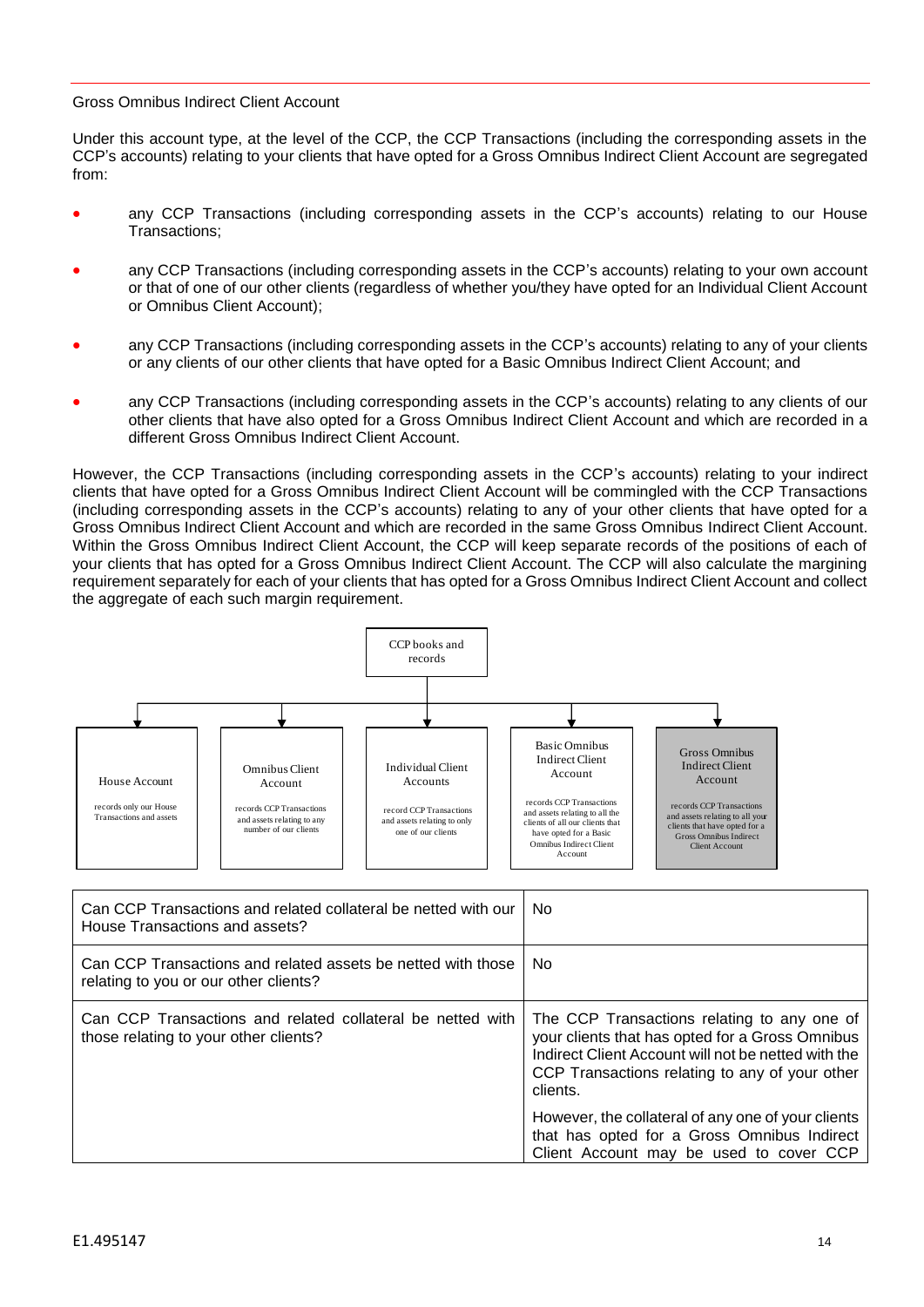|                                                                                                                    | Transactions of your other clients to the extent it<br>is recorded in the same Gross Omnibus Indirect<br>Client Account. <sup>i</sup> |
|--------------------------------------------------------------------------------------------------------------------|---------------------------------------------------------------------------------------------------------------------------------------|
| Can CCP Transactions and related collateral be netted with   No<br>those relating to clients of our other clients? |                                                                                                                                       |

The CCP will agree not to net the CCP Transactions relating to your clients that have opted for a Gross Omnibus Indirect Client Account with our House Transactions, your CCP Transactions, the CCP Transactions relating to our other clients or any CCP Transactions relating to your other clients (regardless of whether they are recorded in the same Gross Omnibus Indirect Client Account).

The CCP will also agree not to use the assets relating to the CCP Transactions relating to your clients that have opted for a Gross Omnibus Indirect Client Account with respect to any House Transactions, your CCP Transactions, the CCP Transactions relating to our other clients or any CCP Transactions relating to your other clients provided that they are not recorded in the same Gross Omnibus Indirect Client Account. However, the assets provided in relation to the CCP Transactions relating to one of your clients that have opted for a Gross Omnibus Indirect Client Account may be used by both the CCP and us in relation to any CCP Transaction relating to your other clients that have also opted for a Gross Omnibus Indirect Client Account.

Please see Part Two for an overview of the risks in relation to a Gross Omnibus Indirect Client Account and for details of the different levels of segregation that may be available at different CCPs.

Additionally, at the level of the clearing broker, we then open and maintain accounts corresponding to the Gross Omnibus Indirect Client Accounts at the CCP level. Under this account type, the Client Transactions (including the corresponding assets in our accounts) relating to your clients that have opted for a Gross Omnibus Indirect Client Account are segregated from:

- our House Transactions;
- any Client Transactions (including corresponding assets in our accounts) relating to your own account or that of one of our other clients (regardless of whether you/they have opted for an Individual Client Account or Omnibus Client Account);
- any Client Transactions (including corresponding assets in our accounts) relating to any of your clients or any clients of our other clients that have opted for a Basic Omnibus Indirect Client Account; and
- any Client Transactions (including corresponding assets our accounts) relating to any clients of our other clients that have also opted for a Gross Omnibus Indirect Client Account and which are recorded in a different Gross Omnibus Indirect Client Account.

However, the Client Transactions (including corresponding assets in our accounts) relating to your clients that have opted for a Gross Omnibus Indirect Client Account will be commingled with the Client Transactions (including corresponding assets in our accounts) relating to any of your other clients that have also opted for a Gross Omnibus Indirect Client Account and which are recorded in the same Gross Omnibus Indirect Client Account.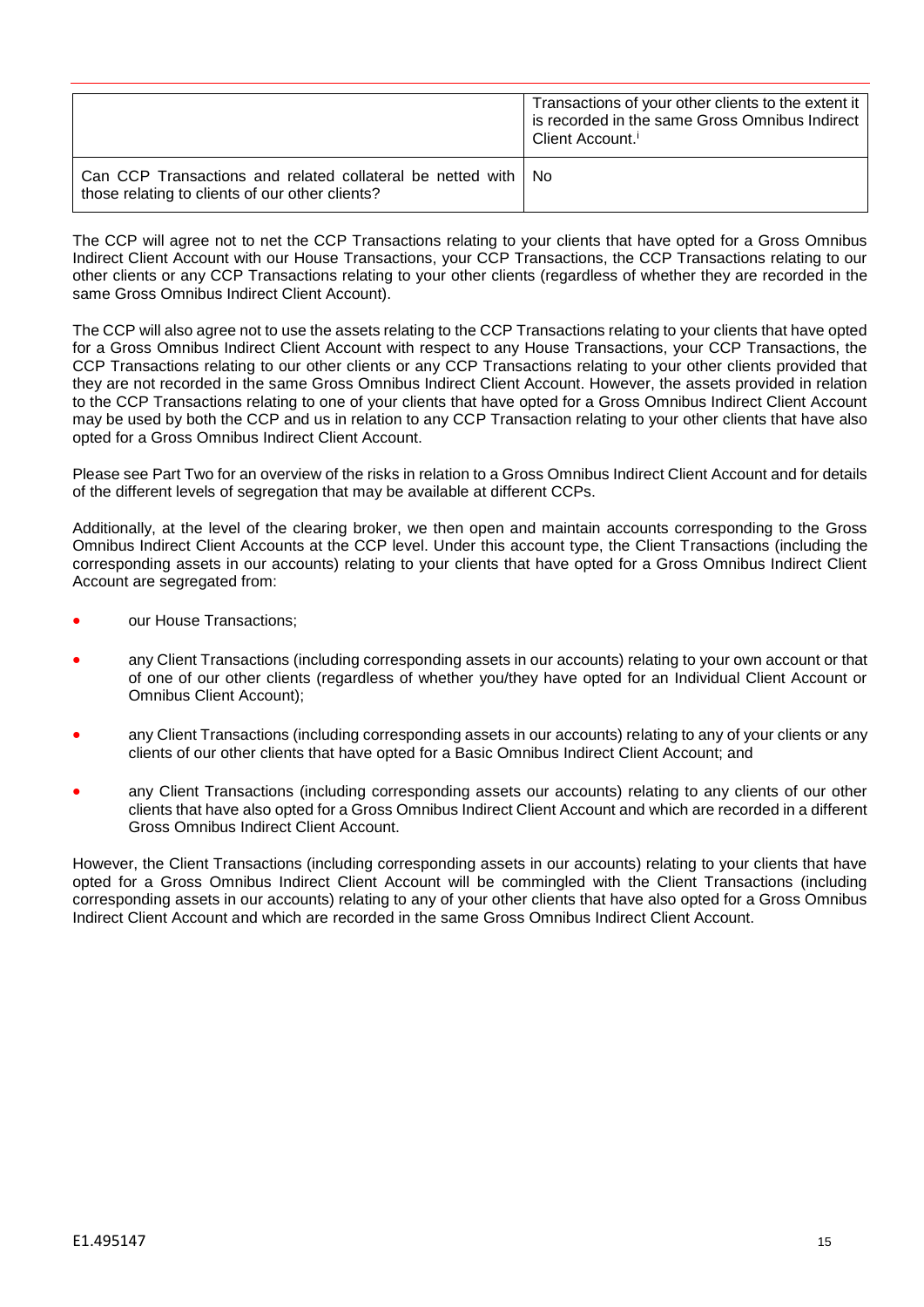

| Can Client Transactions and related collateral be netted with our<br>House Transactions and assets?              | No.                                                                                                                                                                                                                                                                               |
|------------------------------------------------------------------------------------------------------------------|-----------------------------------------------------------------------------------------------------------------------------------------------------------------------------------------------------------------------------------------------------------------------------------|
| Can Client Transactions and related assets be netted with those<br>relating to you or our other clients?         | No <sup>6</sup>                                                                                                                                                                                                                                                                   |
| Can Client Transactions and related collateral be netted with<br>those relating to your other clients?           | The Client Transactions relating to any one of<br>your clients that has opted for a Gross Omnibus<br>Indirect Client Account will not be netted with the<br>Client Transactions relating to any of your other<br>clients.                                                         |
|                                                                                                                  | However, the collateral of any one of your clients<br>that has opted for a Gross Omnibus Indirect<br>Client Account may be used to cover Client<br>Transactions of your other clients to the extent it<br>is recorded in the same Gross Omnibus Indirect<br><b>Client Account</b> |
| Can Client Transactions and related collateral be netted with<br>those relating to clients of our other clients? | No.                                                                                                                                                                                                                                                                               |

We will not net the Client Transactions relating to your clients that have opted for a Gross Omnibus Indirect Client Account with our House Transactions, your Client Transactions, the Client Transactions relating to our other clients or any Client Transactions relating to your other clients (regardless of whether they are recorded in the same Gross Omnibus Indirect Client Account).

Neither will we use the assets relating to the Client Transactions relating to your clients that have opted for a Gross Omnibus Indirect Client Account with respect to any House Transactions, your Client Transactions, the Client Transactions relating to our other clients or any Client Transactions relating to your other clients provided that they are not recorded in the same Gross Omnibus Indirect Client Account. However, we may use the assets provided in relation to the Client Transactions relating to one of your clients that have opted for a Gross Omnibus Indirect Client Account in relation to any Client Transaction relating to your other clients that have also opted for a Gross Omnibus Indirect Client Account.

<sup>&</sup>lt;sup>6</sup> Please note that the clearing agreement between you and us may allow us to apply any positive liquidation balance of your proprietary account to any negative liquidation balances owed in respect of your clients' accounts.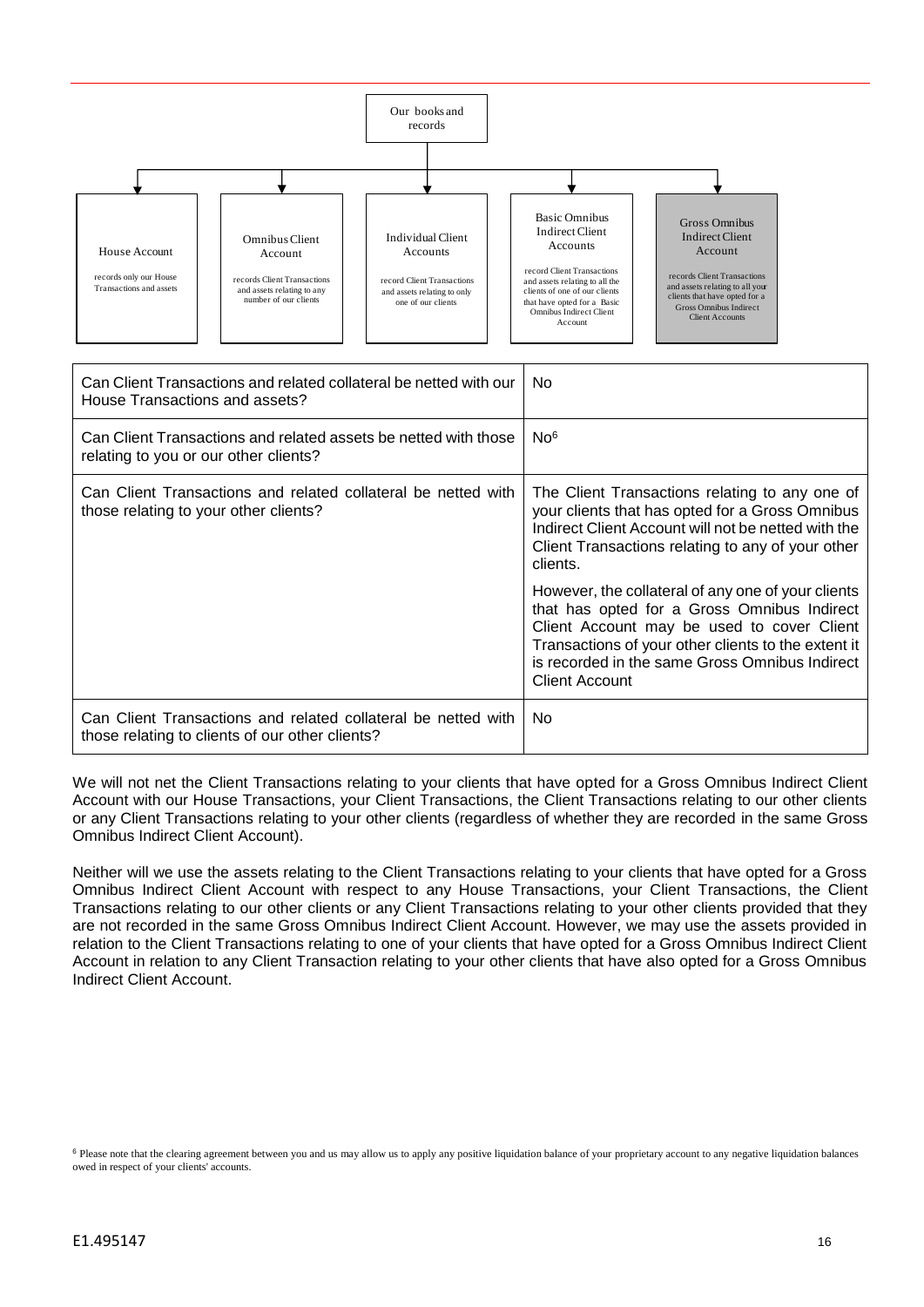# **Affiliates**

Except for Long Chain Arrangements, we treat our affiliates in the same way as clients when complying with EMIR and the Indirect Clearing RTS. This means that affiliates also have a choice between types of account. An affiliate may be part of the same omnibus account as other clients.

#### **Other factors that may impact on the level of protection you receive in respect of assets that you provide to us as margin for Client Transactions**

There are a number of factors that, together, determine the level of protection you will receive in respect of assets that you provide to us as margin for Client Transactions:

- whether you choose an Omnibus Client Account or an Individual Client Account and whether your clients choose a Basic Omnibus Indirect Client Account or a Gross Omnibus Indirect Client Account (as discussed under *"The types of accounts available"* above)*;*
- whether, if you choose an Omnibus Client Account, you would want a gross or net account;
- in each case, whether such assets are transferred by way of title transfer or security interest;
- whether we call any excess margin from you or you pay excess margin to us;
- whether you will get back the same type of asset as you provided as margin; and
- the bankruptcy and other laws that govern us and the CCP.

The rest of Part One B sets out further details for each of these variables and their implications under French Law.

# **Would you prefer a gross or net Omnibus Client Account?**

Prior to the Indirect Clearing RTS coming into force, the CCPs were only required to offer one type of Omnibus Client Account (and one type of Individual Client Account), with regard to direct clearing under EMIR, but some of them have developed a range of accounts within these two types with features that provide different degrees of segregation. These are discussed in more detail in Part Two. There are two main levels of segregation within Omnibus Client Accounts:

- Net is where the margin called by the CCP in respect of the CCP Transactions is called on the basis of the net CCP Transactions recorded in the Omnibus Client Account.
- Gross is where the margin called by the CCP Transactions is called on the basis of the gross CCP Transactions recorded in the Omnibus Client Account.

These two different versions of the Omnibus Client Account are reflected in the two indirect client accounts required under the Indirect Clearing RTS, which envisage one gross omnibus account in the form of the Gross Omnibus Indirect Client Account and one omnibus account that may be net in the form of the Basic Omnibus Indirect Client Account.

It may be easier to port CCP Transactions and their related assets, both in business as usual and default circumstances, with regard to a gross Omnibus Client Account or Gross Omnibus Indirect Client Account than a net Omnibus Client Account or Basic Omnibus Indirect Client Account. This is because the CCP is more likely to have sufficient assets to facilitate the porting of the CCP Transactions that relate to you or, where applicable, your clients and those that relate to another client or, where applicable, their clients separately if it has called the margin on a gross basis. That said, different CCPs' accounts have been designed in different ways and so you should consider the CCP's information about the specific accounts to understand the exact differences. Please see Part Two for more details on this.

#### **Will you provide cash or non-cash assets as margin for the Client Transactions?**

As noted under **"The "principal-to-principal" clearing model"** in Part One A, as clearing member of the CCP, we are required to transfer assets to the CCP in respect of the CCP Transactions related to your Client Transactions and any Indirect Client Transactions. CCPs only accept certain types of liquid cash and non-cash assets as margin.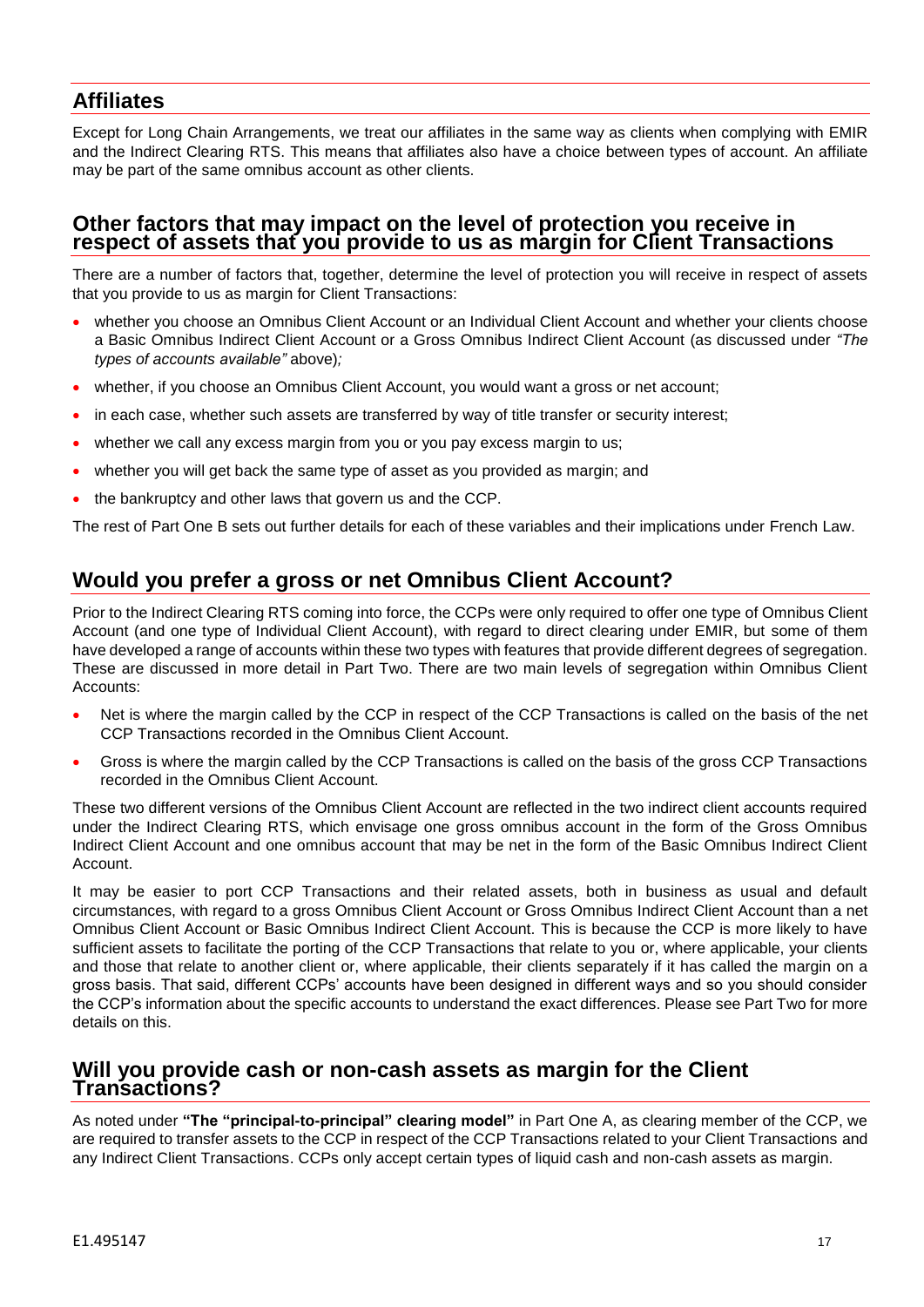As is market practice, we will decide what types of assets to accept from you as margin for your Client Transactions. This will be set out in the client clearing agreement between us. What we will accept from you as margin for the Client Transactions will not necessarily be the same type of assets that the CCPs will accept from us for the CCP Transactions, in which case we may provide you with a collateral transformation service, under which we transform the assets you provide to those which we can pass onto the CCP.

# **Do you provide assets to us on a title transfer or a security interest basis?**

As is market practice, we will decide the basis on which we are willing to accept assets from you. This will be set out in the client clearing agreement between us..

#### Title Transfer

Where the client clearing agreement provides for the transfer of assets by way of title transfer, when you transfer assets (**Transferred Assets**) to us, we become the full owner of such assets and you lose all ownership rights in such assets. We will record in our books and records that we have received such Transferred Assets from you with respect to the applicable Client Transaction. We will be obliged to deliver to you equivalent assets to such Transferred Assets (**Equivalent Assets**) in the circumstances set out in the client clearing agreement.

We may either transfer such Transferred Assets on to the CCP with respect to the CCP Transaction related to the Client Transaction or any Indirect Client Transaction, or we may transfer other assets to the CCP with respect to such CCP Transaction.

You bear our credit risk with respect to our obligation to deliver Equivalent Assets to you. This means that if we were to fail, unless we are declared to be in default by the CCP, you will have no right of recourse to the CCP or to any assets that we transfer to the CCP and you will instead have a claim against our estate for a return of the assets along with all our other general creditors. Even if we are declared to be in default by the CCP, the extent of your rights in relation to the CCP, if any, will depend on the particular CCP.

#### Security Interest

Where the client clearing agreement provides for the transfer of assets by way of security interest, when you transfer assets to us, you retain full beneficial ownership of such assets. Such assets are transferred to us on the basis that the assets still belong to you, but you have granted us a security interest with respect to such assets.

We may enforce that security interest if you default in your obligations to us. Absent the exercise of any right of use by us (see below), only at the point of such enforcement would title in such assets or their liquidation value transfer to us. We will record in our books and records that we have received such assets from you with respect to the applicable Client Transaction.

Prior to any such default, you may also give us a right to use such assets, in which case, the assets continue to belong to you. Once we exercise the right of use, (e.g. by posting the assets to a CCP) you will bear our credit risk in respect of the return of such assets. The circumstances in which we may exercise such right of use and the purposes for which we may use any assets will be set out in the client clearing agreement between us.

# **How will any excess margin we call from you be treated?**

We are required to treat excess margin in a particular way in relation to an Individual Client Account. Excess margin is any amount of assets we require from you or you provide to us in respect of a Client Transaction that is over and above the amount of assets the CCP requires from us in respect of the related CCP Transaction ("**Excess Margin**").

If you choose an Individual Client Account we are required to pass all Excess Margin on to a CCP. If you provide us with assets which are not related to your individually segregated clearing activities at a particular CCP and such assets are not dedicated to cover your current positions with that CCP, then we do not need to post such assets on to that CCP. Also, if the Excess Margin you provide to us is not in the form of assets which are eligible to be posted to the CCP (in accordance with the CCP's rules), unless we agree otherwise, we have no obligation to transform such assets into assets that would be eligible to be posted to the CCP. For the avoidance of doubt, other assets transferred to us that are not Excess Margin are not required to be transferred to the CCP. The details of this will be set out in the client clearing agreement between you and us.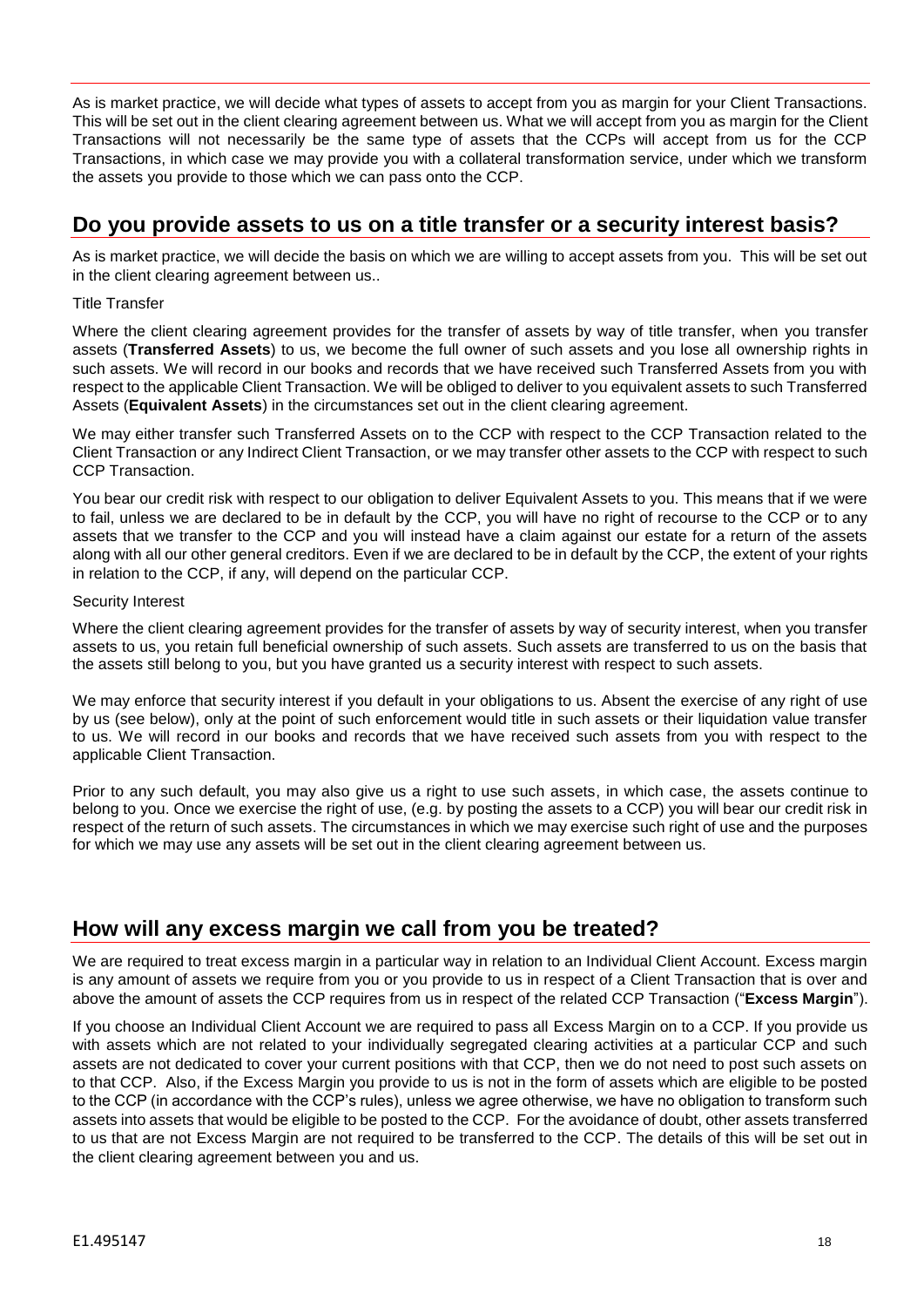If you provide us with collateral in the form of a bank guarantee in our favour, we are not required to post on to the CCP an amount of assets equal to the value of the portion of the bank guarantee which exceeds the amount of margin we have called from you in respect of the relevant Client Transaction(s).

In relation to an Omnibus Client Account, a Basic Omnibus Indirect Client or a Gross Omnibus Indirect Client Account, we are not required to pass any excess margin on to the CCP. Depending on the terms on which we hold excess margin, you will take credit risk on us in respect of it.

#### **Will you get back the same type of asset as you originally provided to us as margin for a Client Transaction?**

In a business as usual situation, whether we will deliver the same type of asset to you that you originally provided to us will be governed by the client clearing agreement between us.

In the event of our default, if you are due a payment, you may not receive back the same type of asset that you originally provided to us. This is because the CCP is likely to have wide discretion to liquidate and value assets and make payments in various forms, and also because the CCP may not know what form of asset you originally provided to us as margin for the Client Transaction and as a result of any asset transformation services we may provide. This risk is present regardless of what type of client account you select.

Please see Part One C for a consideration of the main insolvency considerations.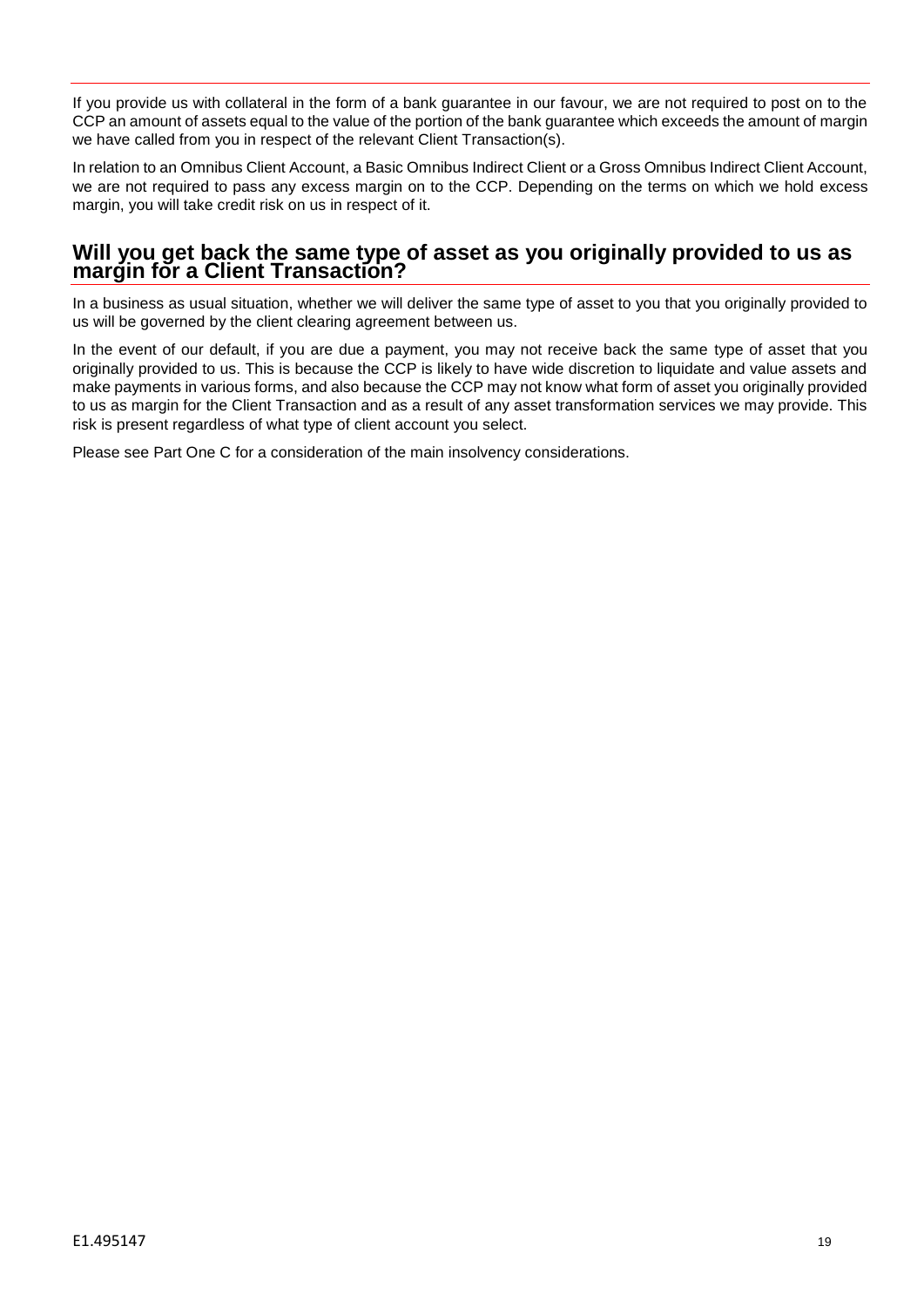# <span id="page-20-0"></span>1.3. Part One C: What are the main insolvency considerations?

# **General insolvency risks**

If we enter into insolvency proceedings, you may not receive all of your assets back or retain the benefit of your positions and there are likely to be time delays and costs (e.g. funding costs and legal fees) connected with recovering those assets. These risks arise in relation to both Individual Client Accounts, Omnibus Client Accounts, Basic Omnibus Indirect Client Accounts and Gross Omnibus Indirect Client Accounts because:

- except for CCP-specific porting solutions described earlier and the comments below under "Margin rights", you will not have any rights directly against the CCP; and you will only have contractual claims against us (i.e. rather than being able to recover particular assets as owner);
- our insolvency proceedings are most likely to be a version of either a *redressement judiciaire* (rehabilitation proceeding) or a *liquidation judiciaire* (liquidation proceeding) (although it is possible for us to enter into other proceedings). In rehabilitation proceedings and liquidation proceedings, subject to a few exceptions, you will not be able to take any action against us without court or insolvency official consent (which can be a time consuming process with an uncertain outcome); and
- any stage of a cleared transaction (e.g. Indirect Client Transactions, Client Transactions, CCP Transactions and porting) may be challenged by our insolvency official if, broadly speaking, it was not on arm's length terms. If successful, the court has broad powers to unwind or vary all of those stages.

Please also note that:

- insolvency law may override the terms of contractual agreements, so you should consider the legal framework as well as the terms of disclosures and legal agreements;
- a large part of your protection comes from CCP arrangements and the legal regimes surrounding them. Therefore, you should understand these in order to evaluate the level of protection that you have on our default. It is important that you review the relevant disclosures by the CCP in this respect.

We suggest that you take legal advice on the interaction of these legal systems because it is beyond the scope of this disclosure.

### **Insolvency of clearing brokers and others**

Except as set out in this section "Insolvency of clearing brokers and others", this disclosure deals only with our insolvency. You may also not receive all of your assets back or retain the benefit of your positions if other parties in the clearing structure default – e.g. the CCP itself, a custodian or a settlement agent.

In relation to CCP insolvency, broadly speaking our (and therefore your) rights will depend on the law of the country in which the CCP is incorporated (i.e. not necessarily full or in part French law) and the specific protections that the CCP has put in place. You should review the relevant CCP disclosures carefully in this respect and take legal advice to fully understand the risks in this scenario.

In addition, please note the following:

- we expect that an insolvency official will be appointed to manage the CCP. Our rights against the CCP will depend on the relevant insolvency law and/or that official;
- it will be difficult or impossible to port CCP Transactions and related margin, so it would be reasonable to expect that they will be terminated at CCP level. The steps, timing, level of control and risks relating to that process will depend on the CCP, its rules and the relevant insolvency law. However, it is likely that there will be material delay and uncertainty around when and how much assets or cash we will receive back from the CCP. Subject to the bullet points below, it is likely that we will receive back only a percentage of assets available depending on the overall assets and liabilities of the CCP;
- it is unlikely that you will have a direct claim against the CCP because of the principal-to-principal model described in Part One A;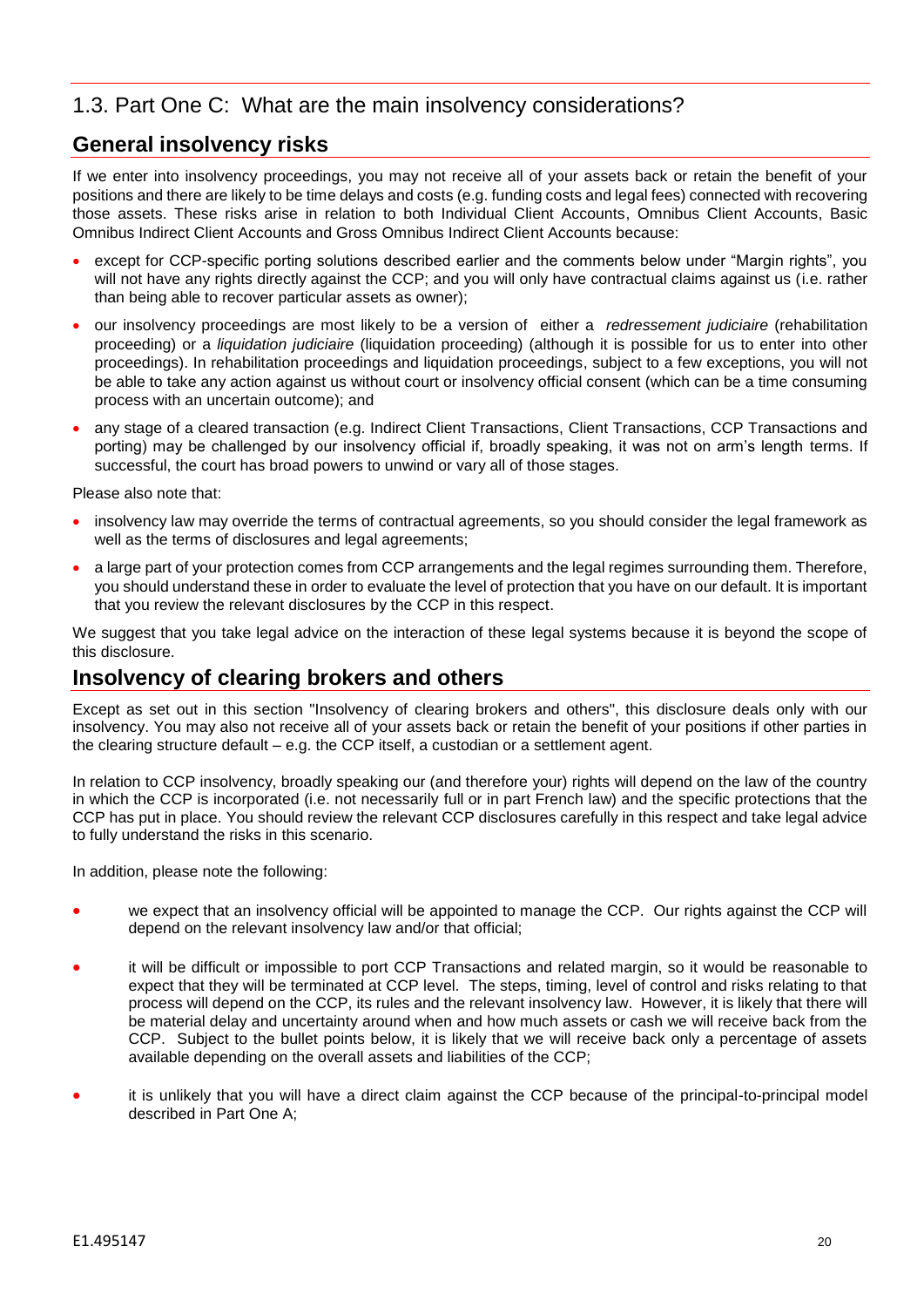- under the client clearing agreement, Client Transactions will terminate at the same time as the matching CCP Transactions unless the relevant CCP rules provide otherwise. This will result in a net sum owing between you and us. However, your claims against us are limited recourse so that you will only receive amounts from us in relation to Client Transactions if we receive equivalent amounts from the CCP in relation to relevant CCP Transactions;
- if recovery of margin in this scenario is important, then you should explore "bankruptcy remote" or "physical segregation" structures offered by some CCPs. These tend to be offered only in relation to Individual Client Accounts and generally involve either:
	- you or us retaining assets in your/our name and only giving a security interest over that margin to the CCP (i.e. it allows the CCP to apply margin if we default but should keep the assets out of the CCP's insolvency if it defaults); or
	- the CCP holding the assets in a blocked or controlled margin account and giving a security interest (or similar legal right) over the margin back to us, to you and/or to a trustee on our behalf.

It is beyond the scope of this disclosure to analyse such options but your due diligence on them should include analysis of matters such as whether other creditors of the type described in *"*Porting – preferential creditors*"* below will have priority claims to margin; whether margin or positions on one account could be applied against margin or positions on another account (notwithstanding the contractual agreement in the CCP's rules); the likely time needed to recover margin; whether the margin will be recovered as assets or cash equivalent; and any likely challenges to the legal effectiveness of the structure (especially as a result of the CCP's insolvency).

# **Margin rights**

If you provide assets to us by way of security interest and we have not exercised a right of use over those assets, then you should have a legal right to recover the balance of those assets (after settling your obligations to us) ahead of other creditors. However, please note that, depending on the exact set up of our security arrangements, it may be that some preferential creditors will still have a prior claim to your assets (please see "*Porting – preferential creditors*" below which deals with a similar point).

If you have retained the assets (e.g. in a custody account over which you have given us a security interest) then you will have the best chance of recovering them. If you have transferred the assets to our name by way of security then you bear more risk if there is a shortfall in any of the assets that we are holding. Generally speaking, your risk of loss will be highest in relation to cash margin; lower in relation to securities held by us in an omnibus account; and lower still if securities are segregated in our books and records and at custody level identifying you as the client.

The actual result will be highly fact specific and will depend on, amongst other things, the exact terms of our legal arrangements; how we have operated accounts; and claims that other intermediaries (e.g. custodians and settlement systems) have to those assets.

We do not expect the above position to change materially if you have an Individual Client Account, Omnibus Client Account, Basic Omnibus Indirect Client Account or Gross Omnibus Indirect Client Account.

# **Articles L. 440-9 and L. 211-36** *et seq.* **of the Financial Code**

Article L. 440-9 of the French monetary and financial code (*code monétaire et financier* – the "**Financial Code**") will apply where the CCP is a French CCP and gives specific protection against some of the legal risks that arise on our insolvency. Generally speaking, if we are declared in default by a CCP that has the benefit of article L. 440-9 of the Financial Code, then our insolvency official cannot challenge actions taken by the CCP against us under its default rules:

- to settle our CCP Transactions or to transfer those CCP Transactions and related assets to a back-up clearing broker; or
- to transfer our Client Transactions with you and related assets to the same back-up clearing broker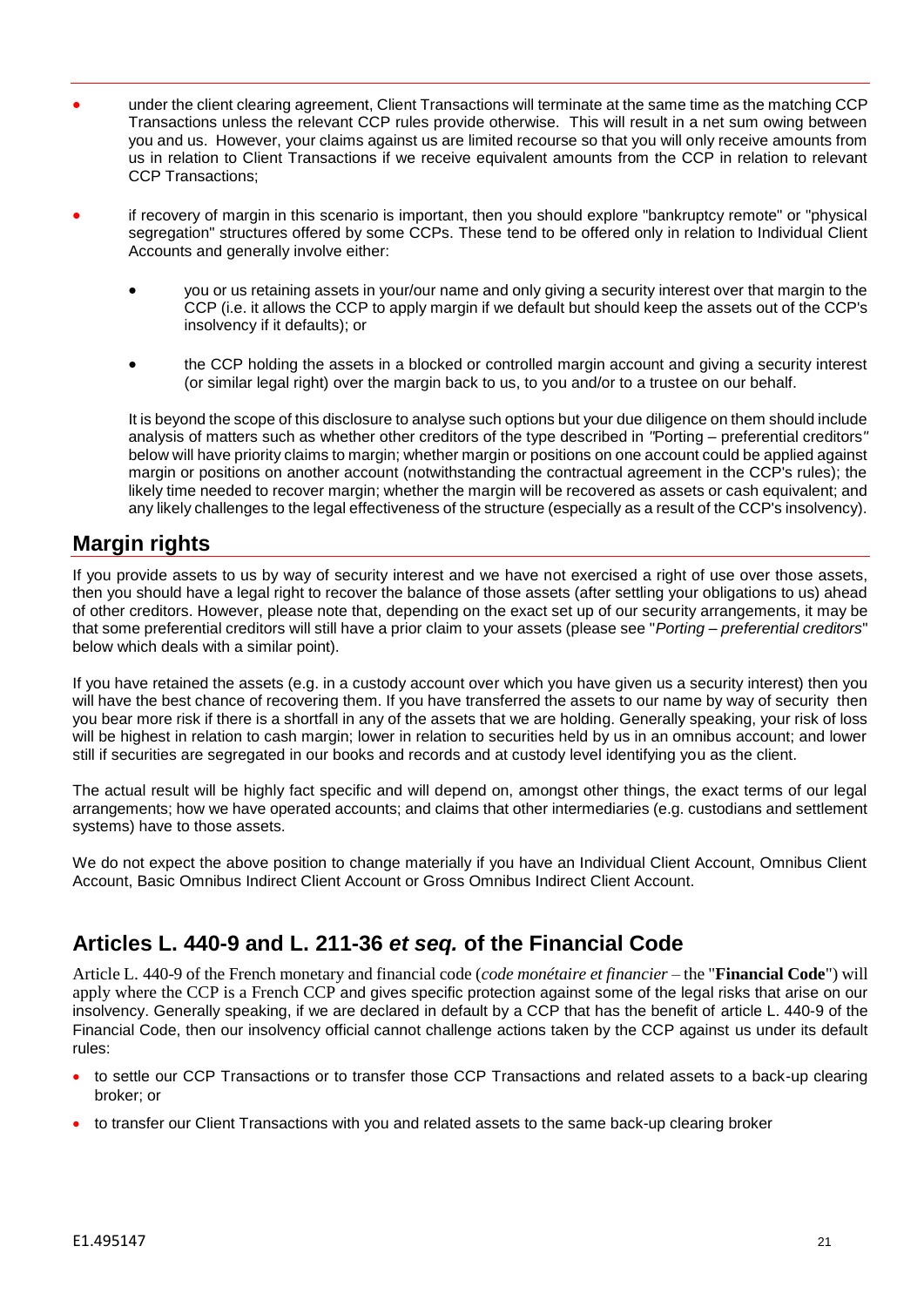In either case, Article L. 440-9 of the Financial Code focuses on protecting counterparties from our default. It is not clear that it would provide any wider protection – e.g. if the CCP itself became insolvent.

This protection generally applies to actions taken by French CCPs that have been authorised by the European Central Bank. With respect to CCP established in EEA jurisdictions other than HSBC Continental Europe the specific statutory and regulatory rules applicable to the insolvency of clearing brokers in such jurisdictions will apply and be given effect under French law.

Further, articles L. 211-36 *et seq*. of the Financial Code would, under certain conditions pertaining to the characteristics of the transactions and the parties, protect the close-out netting of financial transactions entered into with us in a way that is enforceable against third parties and by derogation to the French insolvency law.

Please see below an outline of some other specific insolvency risks and related commentary. Please note that articles L. 440-9 and L. 211-36 *et seq*. of the Financial Code are is a complex and unclear piece of legislation and this summary is not a substitute for detailed legal analysis with your professional advisors.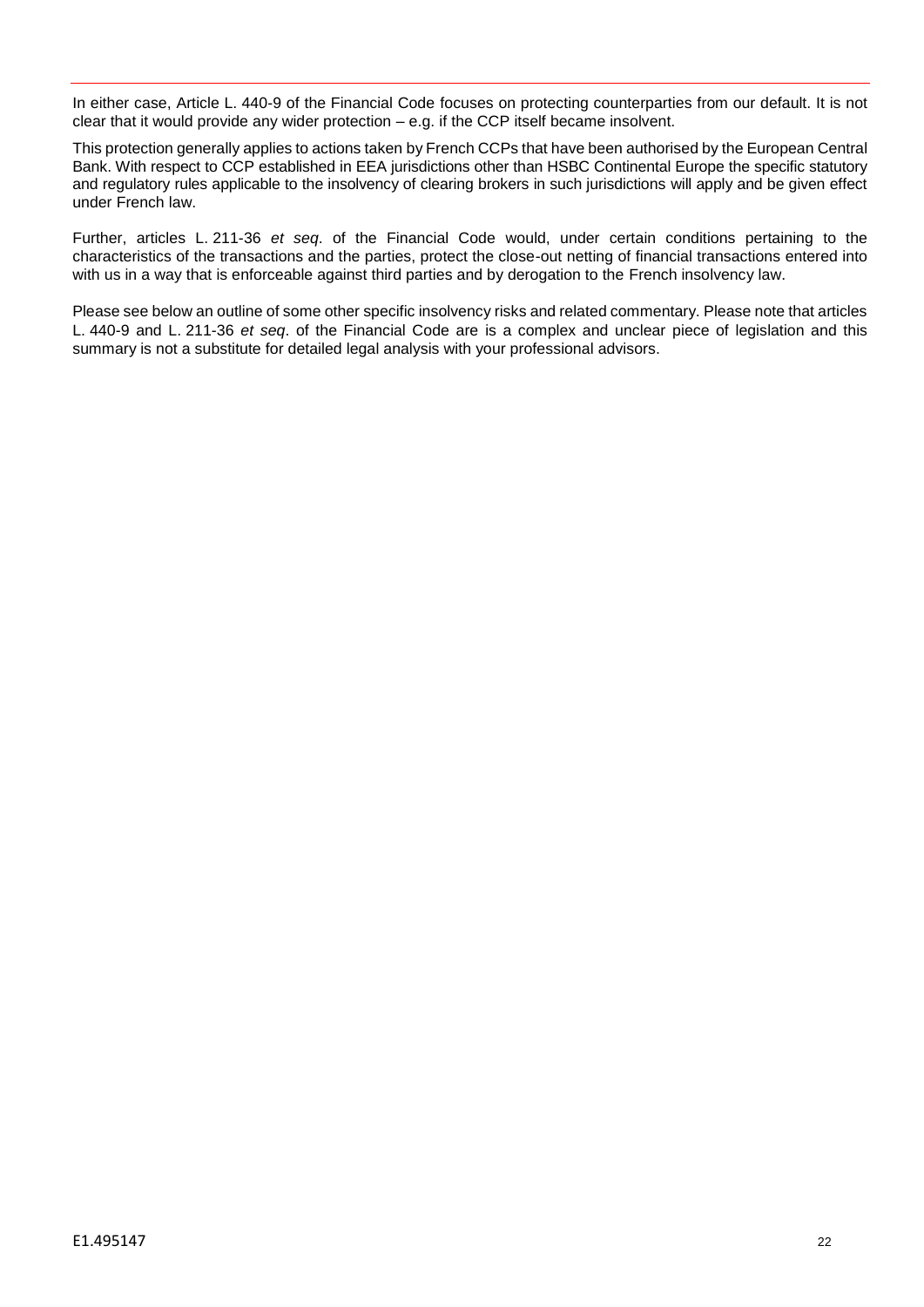# **Close-out netting**

If we default and the CCP cannot port the CCP Transactions and collateral (e.g. because a back-up clearing broker cannot be found or, ordinarily, because the relevant positions are in a Basic Omnibus Indirect Client Account) then we would expect it to terminate and net our CCP Transactions and apply related assets.

You and we would want this to work differently from normal bilateral close-out netting that would apply to all positions and assets between us and the CCP – e.g. assets on an Individual Client Account relating to you could be netted with our house or another client account at the CCP.

There is a risk that this netting across accounts could happen automatically as a result of ordinary French insolvency law. However, to the extent that protection of articles L. 211-36 *et seq.* apply, this should not occur.

A similar risk occurs between us and you in relation to Client Transactions.

It is most likely to materialise in a pre-porting period during which English law may automatically set-off Client Transactions and collateral relating to one CCP with Client Transactions and collateral relating to another. This risk arises regardless of what you and we may provide for in our clearing documentation. Whilst the resulting termination amount should represent our net exposure to each other, it will make porting difficult or impossible.

There are certain industry-wide legal opinions that have been prepared on the effectiveness of close-out provisions in standard client clearing agreements. You should seek legal advice and/or access to such opinions for more information in this respect.

Please also note more generally that your freedom to close-out Client Transactions is more limited under the client clearing agreement than in other arrangements that you may be used to. In particular, the main termination event under our client clearing agreement is that the relevant CCP has declared us to be in default under the CCP's rules. The intention is to match the treatment of CCP Transactions and Client Transactions as much as possible. However, this may mean that – unless the CCP declares a default under its rules - you cannot terminate Client Transactions for common reasons such as a payment or insolvency default on our part.

# **Porting - prohibition**

As mentioned above, except in specific (e.g. physically segregated) structures, a CCP only owes us (not you) obligations in relation to CCP Transactions and related assets.

As a result, when these contracts and assets are transferred to a back-up clearing broker, there is a risk of insolvency challenge because our rights have effectively been taken from us on or around the time of our insolvency. Applicable laws may not permit this and there is a risk that the courts may therefore not permit, or may unwind, any porting and related Client Transactions with your back-up clearing broker.

That said, we expect the risk of challenge to be low in relation to CCP Transactions and matching transfer of Client Transactions that are ported in accordance with the default rules of a CCP that has protection from article L. 440-9 of the Financial Code.

# **Porting - preferential creditors**

As mentioned under "What happens if we are declared to be in default by a CCP?" in Part One A, a CCP's porting structure may be based on or supported by a security interest. This can take different forms but generally involves us creating security over our rights against the CCP in relation to an Individual Client Account, Omnibus Client account or Gross Omnibus Indirect Client Account in your favour or in favour of another person (e.g. an independent trustee) to hold the security on your behalf. Broadly speaking, the security interest should support the argument that these assets are not part of our insolvency estate (i.e. are not to be shared with our other creditors).

Depending on the exact structure, insolvency law may though give certain statutory creditors priority over secured creditors. This means that some creditors may have a claim on client account assets ahead of you. Statutory creditors are likely to include, amongst others, our insolvency official (e.g. in respect of its costs and expenses), a relatively small amount of unsecured creditors, some employee salaries and pension contributions.

However, when the protection of article L. 211-36 *et seq*. applies, we would expect such risk to be low.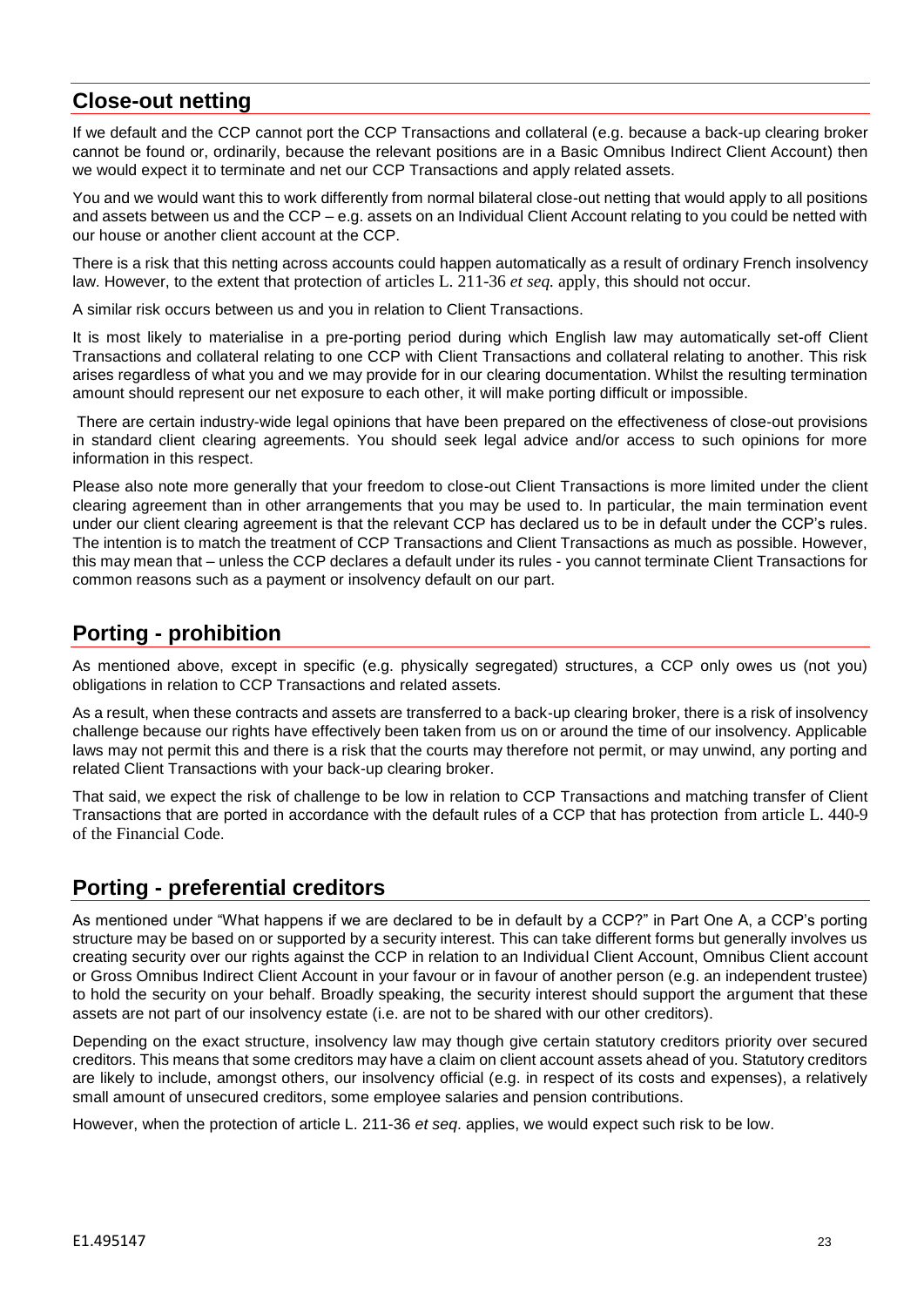#### **Mismatch of CCP/Client Transactions and assets**

It could be that our net assets in relation to CCP Transactions do not match our net obligations to each other in relation to the matching Client Transactions. This can slow down or make porting impossible either operationally or legally.

For example, it may occur at CCP level as a result of Fellow Client Risk (see the explanation of this term in Part Two of this document) in an Omnibus Client Account or a Gross Omnibus Indirect Client Account, with the result that there are insufficient assets available for porting to satisfy our obligations to you in relation to the Client Transactions.

Alternatively, it could be that all of your Client Transactions with us are netted automatically as a result of French insolvency law (please see above under "Close-out netting").

# **Transfer under the French resolution regime**

The French resolution regime set forth in articles L. 613-49 *et seq.* of the Financial Code, which aim to implement directive n° 2014/59/EU of the European Parliament and Council of 15 May 2014 establishing a framework for the recovery and resolution of credit institutions and investment firms ("**BRRD**") under French law applies because we are a French company that falls within its scope. As a result, in serious circumstances, we may among other things, be transferred to a third party the resolution college of the French *Autorité de contrôle prudentiel et de résolution*. In that case, your counterparty and/or your counterparty risk may change. It is also possible that we may become subject to other resolution measures and that your termination rights (where these are exercisable by virtue of such resolution measures) may be disapplied or that some of our liabilities owed to you may be bailed in. In these scenarios, your counterparty and/or your counterparty risk may also change. It is unlikely that you will be able to stop such resolution measures, or to enforce any early termination rights against us as a result of such actions. We suggest that you take legal advice on such regime because it is beyond the scope of this disclosure.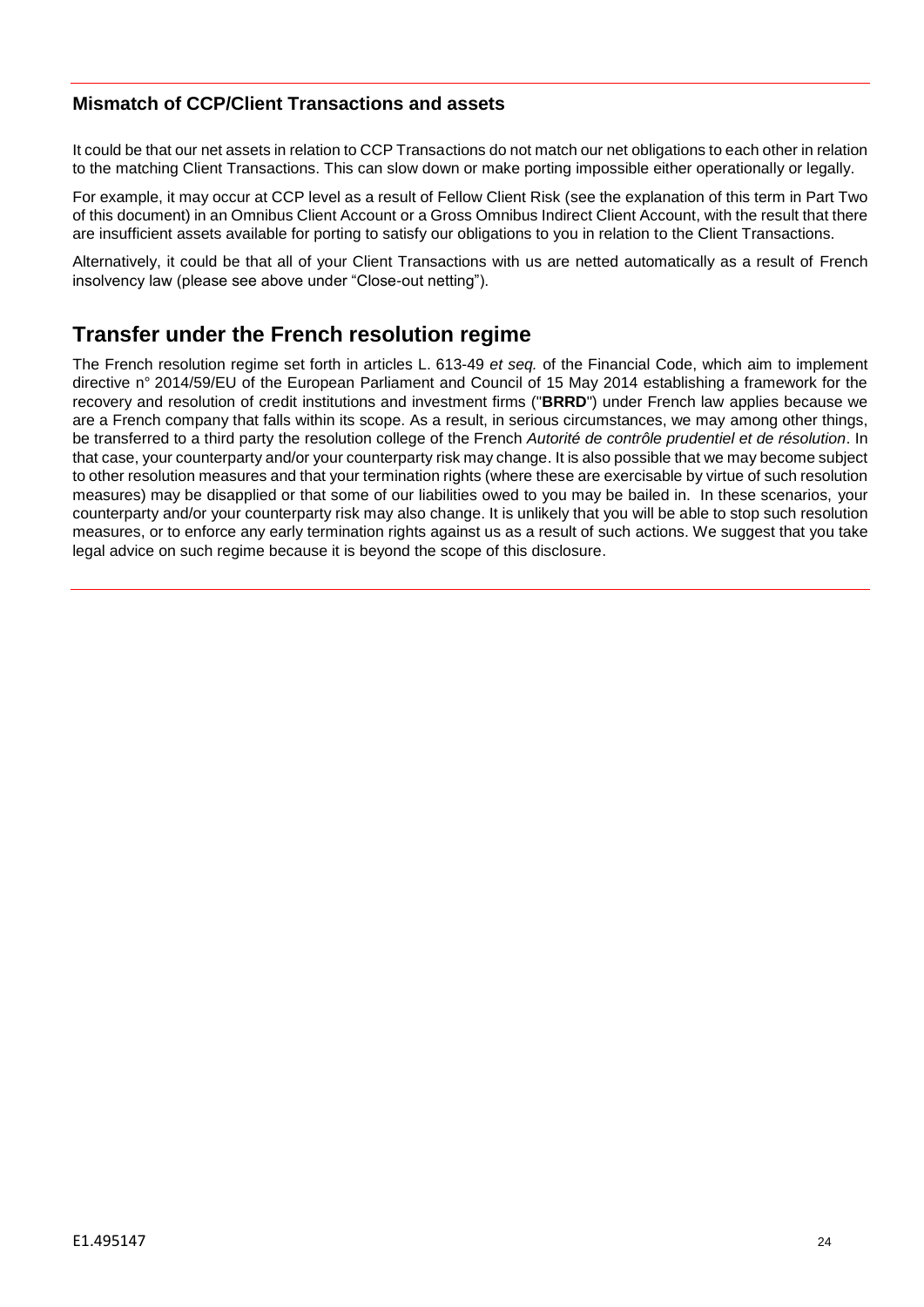# 1.4. Part One D: The terms and conditions on which we offer indirect clearing services to you

We will provide indirect services to you in accordance with our Terms of Business for Global Markets Services, the client clearing agreement ("**Agreement**"), including all schedules and appendices thereto, that we enter into with you.

A general description of the principal terms and conditions governing our relationship with our clients is set out below. The actual provisions of the Agreement are more detailed. Moreover, please note that the specific terms and conditions of the Agreement that we enter into with any client may differ depending on our analysis of the risks that such client's trading activities may present. Please note that neither the Agreement nor the Indirect Clearing RTS creates a direct contractual relationship between you and an affiliate or third-party clearing broker whether or not you elect to utilize a Gross Omnibus Indirect Client Account in connection with the Agreed CCP Services.

Before providing indirect client services to you, we will generally require that you:

- satisfy our client onboarding and KYC criteria and provide us with such information that we may request in order to (i) provide the indirect clearing services or otherwise comply with Applicable Regulations; and (ii) provide us with sufficient information to identify, monitor and manage any material risks arising from the indirect clearing services that we provide.
- satisfy the credit criteria applicable to our clients. You must agree to provide us with such information as we may reasonably request from time to time to enable us to comply with any Applicable Regulations including the Indirect Clearing RTS.
- be an authorised credit institution or investment firm or an entity established in a third country that would be considered to be a credit institution or investment firm if that entity were established in the European Union.
- enter into the Agreement with us, governed by English or French law.
- acknowledge that you have read and understood all disclosure statements with respect to your trading activities that we have provided you, including the appropriate Disclosure Statement on Indirect Clearing.
- agree to meet all margin calls with respect to all Transactions and comply with trading and position limits.
- acknowledge that, upon an event of default, we will have certain rights as set out in the Agreement, including the right to liquidate any or all Transactions and margin.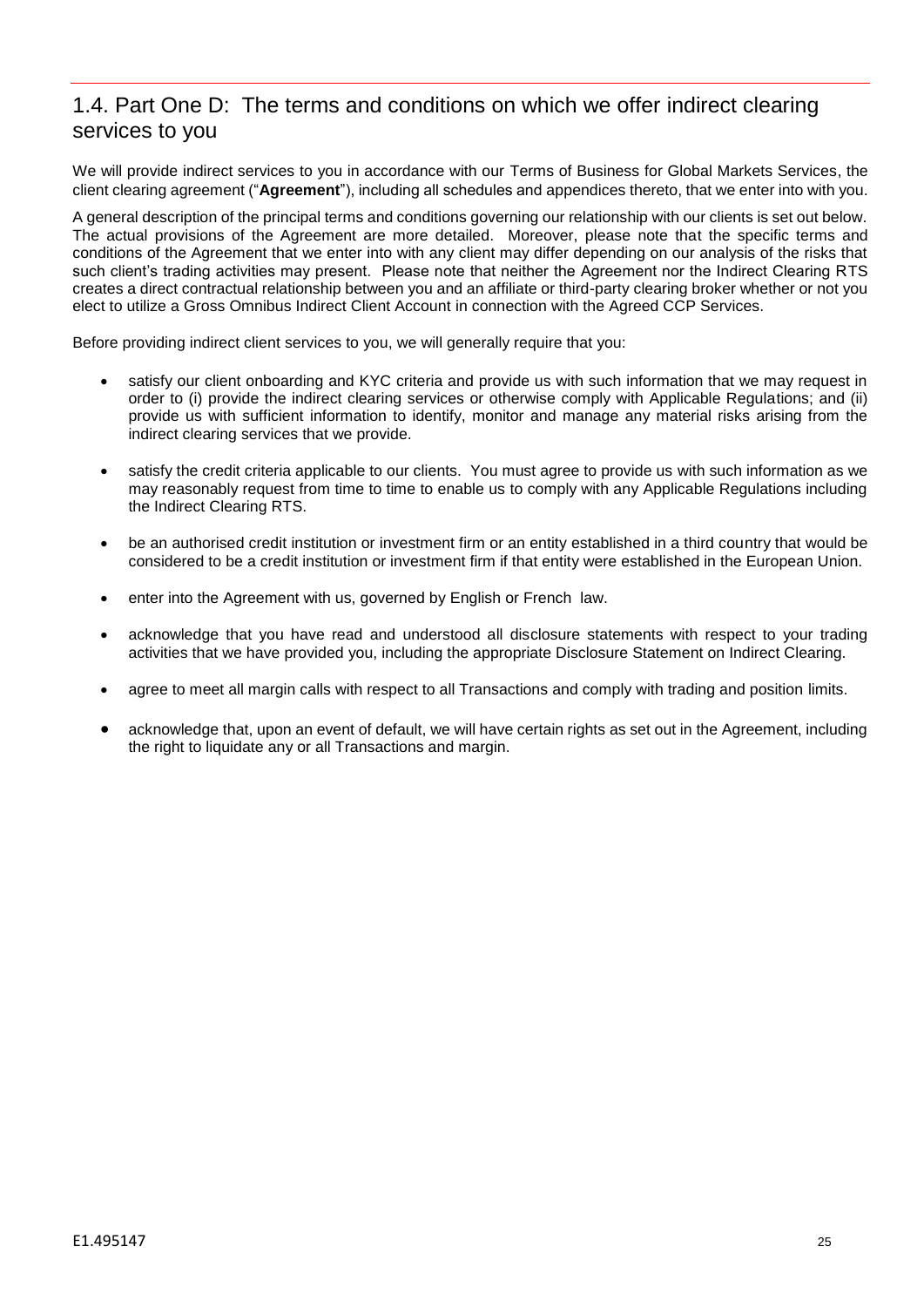# <span id="page-26-0"></span>2. Part Two:

# <span id="page-26-1"></span>2.1. CCP client account structures

As noted in Part One B, each CCP may offer at least one Omnibus Client Account and/or at least one Individual Client Account by changing some of the features. This Part Two contains an overview of the main levels of segregation within each account type of which we are aware that the CCPs offer with respect to direct clearing, and are likely to offer with indirect clearing, together with an overview of the main protections afforded by and the main legal implications of each.

The descriptions given in this Part Two are very high level and consider the typical features of these client account types and the minimum requirements for indirect client account types under the Indirect Clearing RTS, and the respective levels of segregation. However, the particular characteristics of the accounts will affect the exact levels of protection they offer and the legal implications so you must review the information provided by the CCPs to fully understand the risks of the specific account we maintain in relation to you at each CCP.

Each CCP is required to publish information about the client account structures it offers under EMIR and we have provided a link to the relevant part of the website of each CCP we use. You may also need to seek professional advice to understand the differences in detail. However, we hope that the questions raised and factors described in both parts of this document will help you to know which questions to ask and to understand the impact of the answers you receive.

The descriptions of the client accounts have been prepared on the basis of publicly available disclosure documents made available by a selection of CCPs. We are not responsible for, and do not accept any liability whatsoever, for any content or omissions or inaccuracies contained in the information produced by any CCP. The descriptions of the indirect client accounts have been prepared on the basis of the minimum requirements in the Indirect Clearing RTS.

The Annex seeks to compare the main account types and levels of segregation against the following risks:

| Risks used to compare each account type and level of<br>segregation | <b>Explanation of risk</b>                                                                                                                                                                                                                                                                                  |
|---------------------------------------------------------------------|-------------------------------------------------------------------------------------------------------------------------------------------------------------------------------------------------------------------------------------------------------------------------------------------------------------|
| <b>Transit Risk</b>                                                 | Whether you are exposed to us at any point in the process of<br>providing or receiving margin in respect of Client Transactions.                                                                                                                                                                            |
| <b>Fellow Client Risk</b>                                           | Whether assets provided to the CCP in respect of CCP<br>Transactions related to you/your clients could be used to cover<br>losses in CCP Transactions relating to another client/clients of<br>another client.                                                                                              |
| <b>Liquidation Risk</b>                                             | Whether, if the CCP Transactions and assets relating to them<br>were to be ported, there is a risk that any non-cash assets would<br>be liquidated into cash. If this were to happen, the value given to<br>such assets by the CCP may differ from what you perceive to be<br>the full value of the assets. |
| <b>Haircut Risk</b>                                                 | Whether the value of the assets that relate to CCP Transactions<br>might be reduced or not increase by as much as you expect<br>because the CCP applied a haircut that did not properly reflect<br>the value of the asset.                                                                                  |
| <b>Valuation Mutualisation Risk</b>                                 | Whether the value of the assets that relate to CCP Transactions<br>could be reduced or not increase by as much as you expect<br>because the assets posted in relation to other clients' CCP<br>Transactions have decreased in value.                                                                        |
| <b>CCP Insolvency Risk</b>                                          | Whether you are exposed to the insolvency or other failure of the<br>CCP.                                                                                                                                                                                                                                   |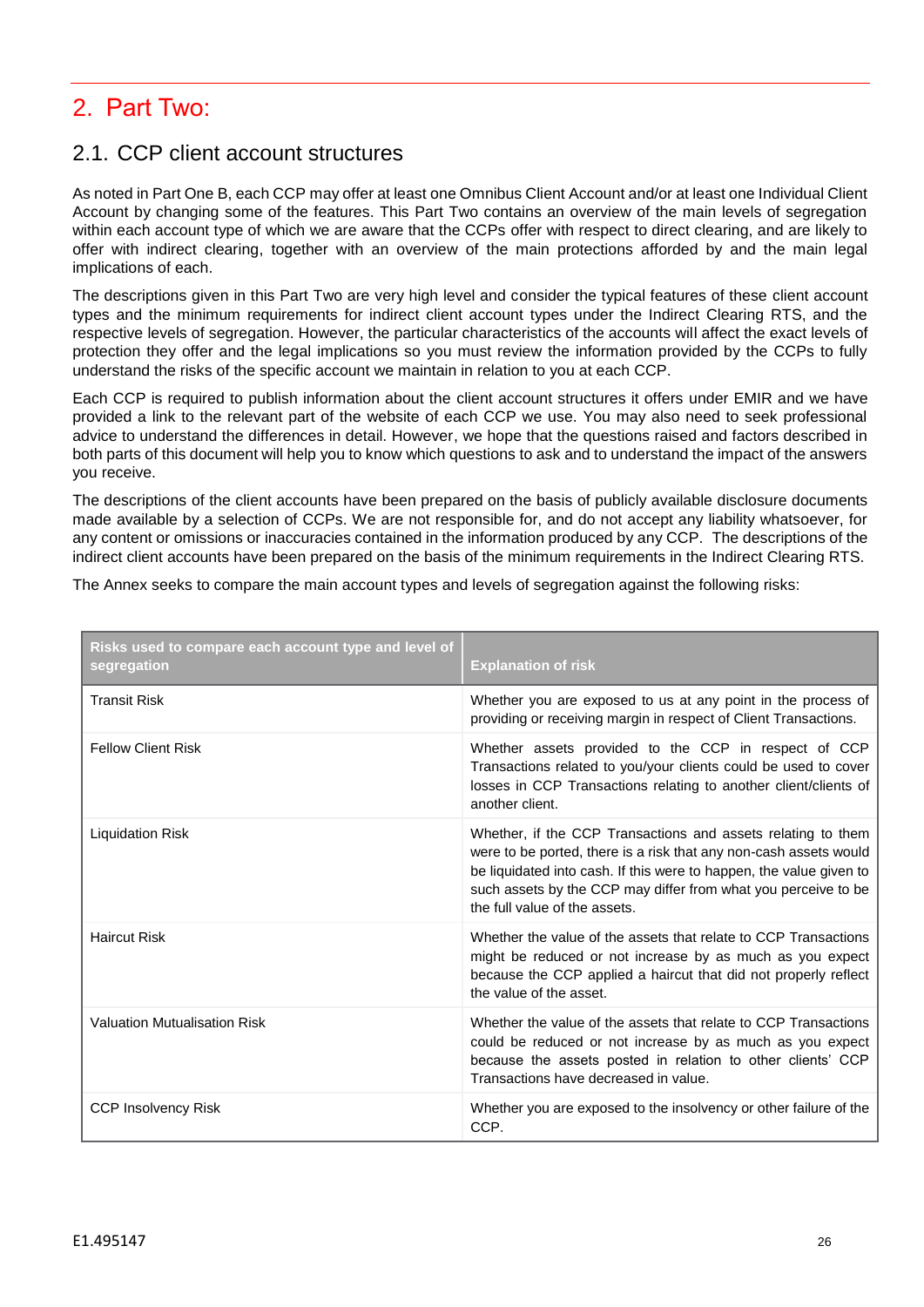# **Typical client account characteristics**

|                                                                                                     | <b>Client</b><br><b>Net</b><br><b>Omnibus</b><br><b>Account</b>                                                                                                                                                                                                                                                                          | <b>Indirect</b><br><b>Omnibus</b><br><b>Basic</b><br><b>Client Account</b>                                                                                                                                                                                                                                                                                                                                       | <b>Gross Omnibus Client Account</b>                                                                                                                                                                                                                                                                                                              | <b>Indirect</b><br><b>Omnibus</b><br><b>Gross</b><br><b>Client Account</b>                                                                                                                                                  | <b>Individual Client Account</b>                                                                                                                                                             |
|-----------------------------------------------------------------------------------------------------|------------------------------------------------------------------------------------------------------------------------------------------------------------------------------------------------------------------------------------------------------------------------------------------------------------------------------------------|------------------------------------------------------------------------------------------------------------------------------------------------------------------------------------------------------------------------------------------------------------------------------------------------------------------------------------------------------------------------------------------------------------------|--------------------------------------------------------------------------------------------------------------------------------------------------------------------------------------------------------------------------------------------------------------------------------------------------------------------------------------------------|-----------------------------------------------------------------------------------------------------------------------------------------------------------------------------------------------------------------------------|----------------------------------------------------------------------------------------------------------------------------------------------------------------------------------------------|
| Who will the<br><b>CCP</b><br><b>Transactions</b><br>recorded<br>in<br>the<br>account<br>relate to? | Omnibus<br>Net<br>Client<br>both<br>Accounts<br>record<br><b>CCP</b><br>and<br>assets<br>Transactions that relate to<br>you and the assets and<br><b>CCP</b><br>Transactions<br>that<br>relate to one or more of our<br>other clients.                                                                                                   | Basic<br><b>Omnibus</b><br>Indirect<br>Client Accounts record both<br><b>CCP</b><br>assets<br>and<br>Transactions that relate to<br>your clients that have opted<br>for a Basic Omnibus Indirect<br>Client Account and<br>the<br><b>CCP</b><br>and<br>assets<br>Transactions that relate to<br>the clients of our other clients<br>that have opted for Basic<br><b>Omnibus</b><br>Indirect<br>Client<br>Account. | Gross Omnibus Client Accounts<br><b>CCP</b><br>record<br>and<br>assets<br>Transactions that relate to you<br>the<br><b>CCP</b><br>and<br>assets<br>and<br>Transactions that relate to one or<br>more of our other clients.                                                                                                                       | <b>Gross Omnibus Indirect Client</b><br>Accounts record assets and<br>CCP Transactions that relate<br>to your clients that have opted<br>for a Gross Omnibus Indirect<br>Client Account.                                    | <b>CCP</b><br>Only assets<br>and<br>Transactions that relate to<br>you should be recorded in an<br>Individual Client Account.                                                                |
| Which losses<br>assets<br>can<br>recorded<br>in<br>the account be<br>used for?                      | Assets that are provided to<br>the CCP as margin for a<br>CCP Transaction recorded<br>in a Net Omnibus Client<br>Account may be used to<br>cover any losses in that<br>account, whether such<br>losses relate to the CCP<br>Transactions relating to you<br><b>CCP</b><br>Transactions<br>Ωr<br>relating to another client. <sup>7</sup> | Assets that are provided to<br>the CCP as margin for a CCP<br>Transaction recorded in a<br>Omnibus<br>Indirect<br>Basic<br>Client Account may be used<br>to cover any losses in that<br>whether<br>account.<br>such<br>losses relate to the CCP<br>Transactions relating to your<br>clients or CCP Transactions<br>relating to clients of our other<br>clients.                                                  | Assets that are provided to the<br>CCP as margin for the CCP<br>Transactions recorded in a Gross<br>Omnibus Client Account may be<br>used to cover any losses in that<br>account, whether such losses<br>relate to the CCP Transactions<br><b>CCP</b><br>relating<br>to<br>you<br>or<br>Transactions relating to another<br>client. <sup>8</sup> | Assets that are provided to the<br>CCP as margin for the CCP<br>Transactions recorded in a<br><b>Gross Omnibus Indirect Client</b><br>Account may be used to cover<br>any losses of any of your<br>clients in that account. | Assets that are provided to<br>the CCP as margin for CCP<br>Transactions recorded in an<br>Client Account<br>Individual<br>may only be used to cover<br>losses in that account. <sup>9</sup> |

<sup>&</sup>lt;sup>7</sup> Please note that the clearing agreement between you and us may allow us to apply any positive liquidation balance of your tro any negative liquidation balances owed in respect of your clients' accounts. <sup>8</sup> Please note that the clearing agreement between you and us may allow us to apply any positive liquidation balance of your proprietary account to any negative liquidation balances owed in respect of your clients' accoun <sup>9</sup> Please note that the clearing agreement between you and us may allow us to apply any positive liquidation balance of your proprietary account to any negative liquidation balances owed in respect of your clients' accoun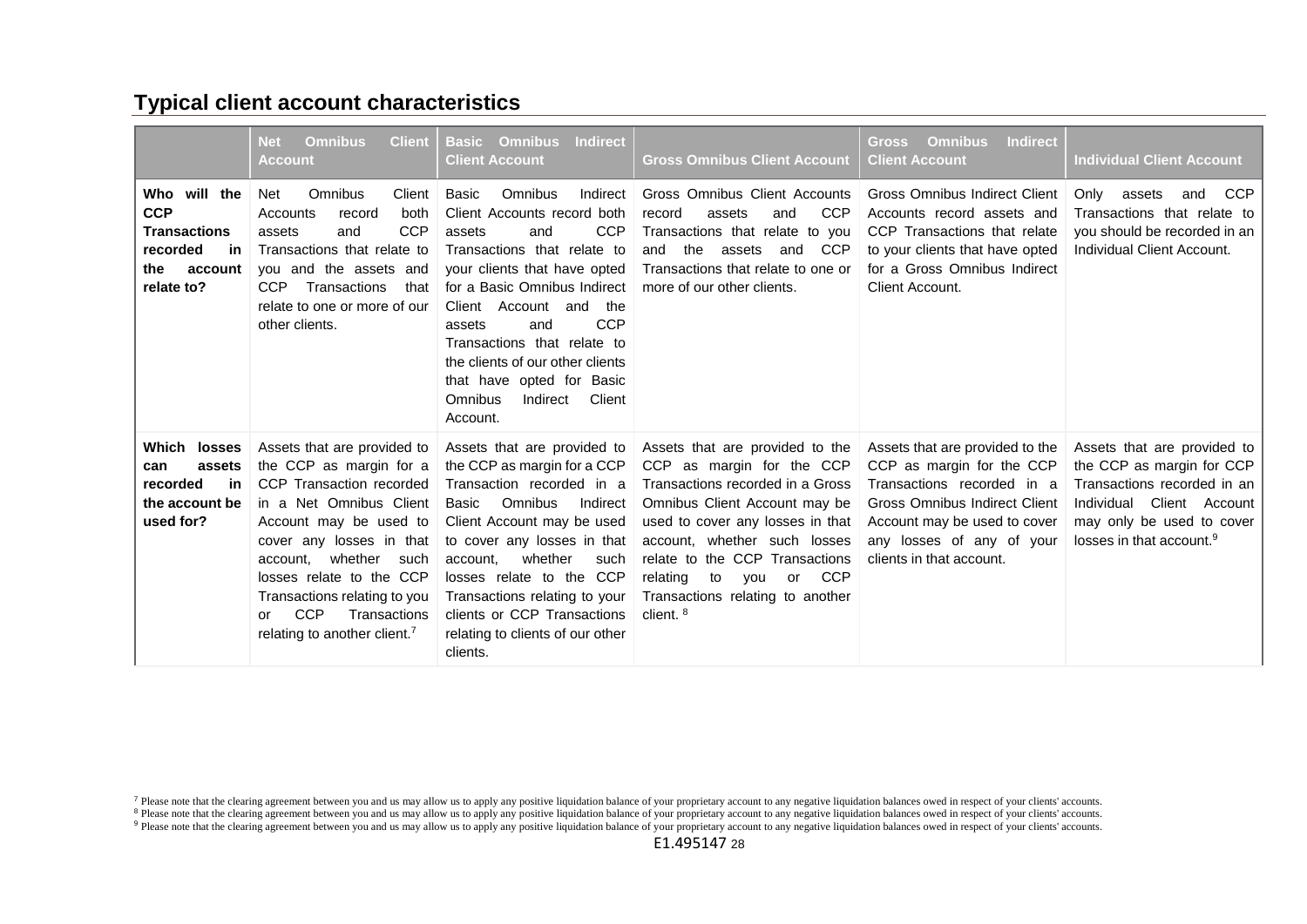|                                                                                                                                     | <b>Omnibus</b><br><b>Client</b><br><b>Net</b><br><b>Account</b>                                                                                                                                                                                                                                                                                | <b>Indirect</b><br><b>Basic Omnibus</b><br><b>Client Account</b>                                                                                                                                                                                                                                                                                                              | <b>Gross Omnibus Client Account</b>                                                                                                                                                                                                                                                                                                      | <b>Indirect</b><br><b>Omnibus</b><br>Gross<br><b>Client Account</b>                                                                                                                                                                                                                                                                                                                                          | <b>Individual Client Account</b>                                                                                                                  |
|-------------------------------------------------------------------------------------------------------------------------------------|------------------------------------------------------------------------------------------------------------------------------------------------------------------------------------------------------------------------------------------------------------------------------------------------------------------------------------------------|-------------------------------------------------------------------------------------------------------------------------------------------------------------------------------------------------------------------------------------------------------------------------------------------------------------------------------------------------------------------------------|------------------------------------------------------------------------------------------------------------------------------------------------------------------------------------------------------------------------------------------------------------------------------------------------------------------------------------------|--------------------------------------------------------------------------------------------------------------------------------------------------------------------------------------------------------------------------------------------------------------------------------------------------------------------------------------------------------------------------------------------------------------|---------------------------------------------------------------------------------------------------------------------------------------------------|
| Will the CCP<br>which<br>know<br><b>CCP</b><br><b>Transactions</b><br>and types of<br>assets relate<br>to you?                      | The CCP may not know<br>which CCP Transactions<br>and assets recorded in a<br>Omnibus<br>Client<br><b>Net</b><br>Account relate to you.                                                                                                                                                                                                        | The CCP may not know<br>which CCP Transactions and<br>assets recorded in a Basic<br>Omnibus<br>Indirect<br>Client<br>Account<br>relate to<br>your<br>individual clients.                                                                                                                                                                                                      | The CCP may not know which<br>CCP Transactions and assets<br>recorded in a Gross Omnibus<br>Client Account relate to you.                                                                                                                                                                                                                | The CCP will know which CCP<br>Transactions relate to your<br>clients, but may not know<br>which types of assets relate to<br>your clients.                                                                                                                                                                                                                                                                  | <b>Yes</b>                                                                                                                                        |
| Will the CCP<br>record<br>the<br>assets<br>provided<br>by<br>value only or<br>will it identify<br>the type of<br>asset<br>provided? | The CCP may identify in its<br>records the type of asset<br>provided as margin for the<br><b>Omnibus</b><br>Client<br><b>Net</b><br>Account but will not be able<br>to identify which type of<br>assets relate to any client's<br>CCP Transactions within<br>that Net Omnibus Client<br>Account.                                               | The CCP may identify in its<br>records the type of asset<br>provided as margin for the<br>Omnibus<br>Indirect<br>Basic<br>Client Account but will not be<br>able to identify which type of<br>assets relate to any indirect<br>client's CCP Transactions<br>within that Basic Omnibus<br>Indirect Client Account.                                                             | The CCP may identify in its<br>records the type of asset provided<br>as margin for the Gross Omnibus<br>Client Account but is unlikely to be<br>able to identify anything other<br>than the value of the assets<br>provided in respect of any client's<br>CCP Transactions within that<br>Gross Omnibus Client Account.                  | The CCP may identify in its<br>records the type of asset<br>provided as margin for the<br><b>Gross Omnibus Indirect Client</b><br>Account but is unlikely to be<br>able to identify anything other<br>than the value of assets<br>provided in respect of any of<br>your client's CCP Transactions<br>within that Gross Omnibus<br>Indirect Client Account.                                                   | The CCP should identify in its<br>records the type of asset<br>provided as margin for an<br>Individual Client Account.                            |
| Will the CCP<br><b>Transactions</b><br>recorded<br>in<br>the account be<br>netted?                                                  | It is likely that the CCP<br>Transactions recorded in<br>the account will be netted.<br>This means that CCP<br>Transactions that relate to<br>you may be netted with<br>Transactions<br><b>CCP</b><br>that<br>relate to our other clients<br>whose CCP Transactions<br>are recorded in the same<br>Omnibus<br>Client<br><b>Net</b><br>account. | It is likely that the CCP<br>Transactions recorded in the<br>account will be netted. This<br><b>CCP</b><br>that<br>means<br>Transactions that relate to<br>your clients may be netted<br>with CCP Transactions that<br>relate to clients of our other<br><b>CCP</b><br>whose<br>clients<br>Transactions are recorded in<br>the same Basic Omnibus<br>Indirect Client Account. | CCP Transactions relating to you<br>in the account will be netted with<br>other CCP Transactions relating<br><b>CCP</b><br>However<br>to<br>you.<br>Transactions<br>relating<br>to<br>you<br>should not be netted with CCP<br>Transactions relating to any of our<br>other clients recorded in the same<br>Gross Omnibus Client Account. | CCP Transactions relating to<br>any one of your clients in the<br>account will be netted with<br><b>CCP</b><br>Transactions<br>other<br>relating to that same client.<br>However, CCP Transactions<br>relating to that client should not<br><b>CCP</b><br>with<br>netted<br>be<br>Transactions relating to any of<br>your other clients recorded in<br>same Gross Omnibus<br>the<br>Indirect Client Account. | CCP Transactions are likely<br>to be netted, but should not<br>be netted against the CCP<br>Transactions relating to any<br>of our other clients. |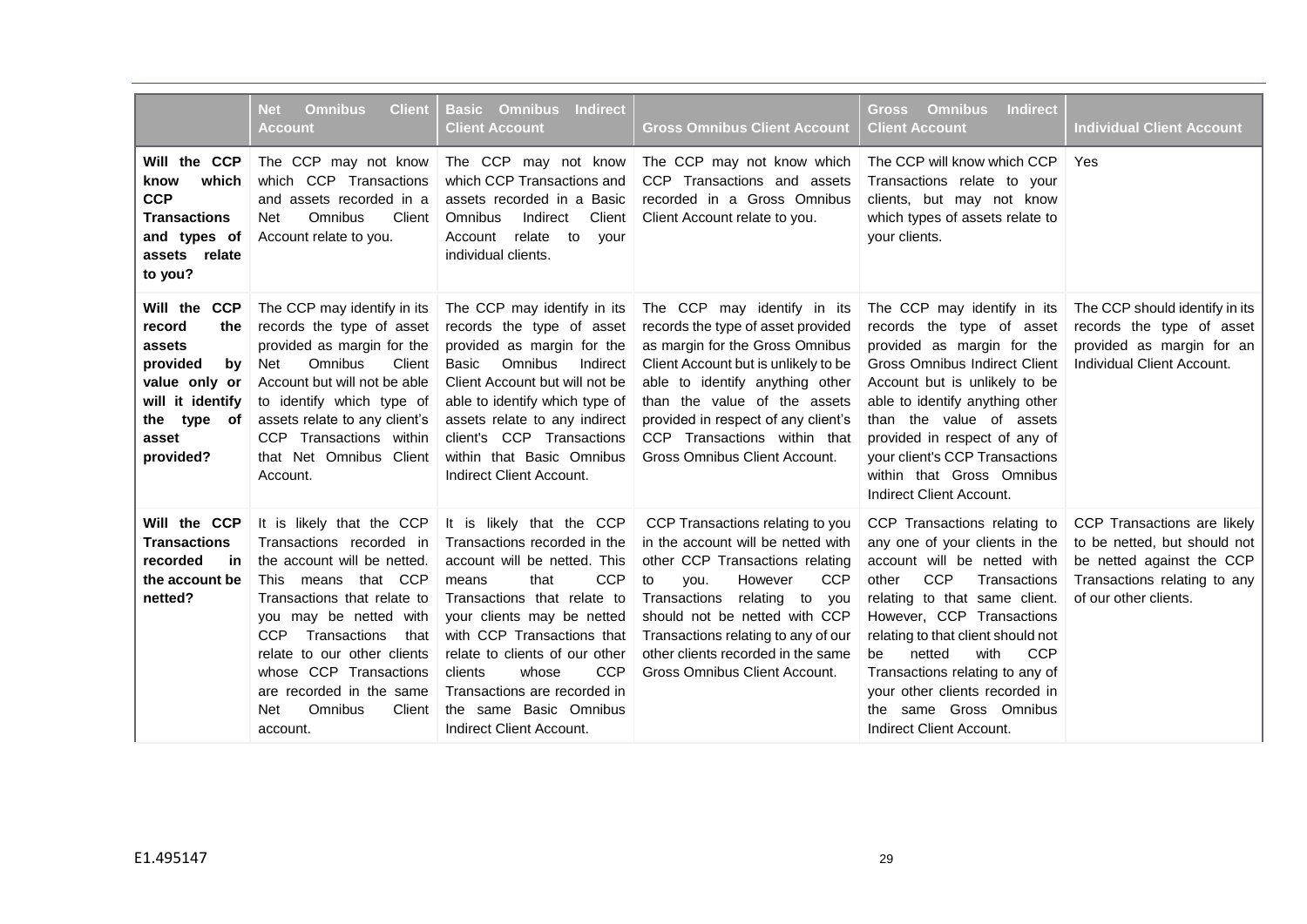|                                                             | <b>Omnibus</b><br><b>Net</b><br><b>Account</b>                          | Client   Basic Omnibus Indirect  <br><b>Client Account</b> | Gross Omnibus Client Account   Client Account      | <b>Gross Omnibus Indirect</b>                      | <b>Individual Client Account</b>                                                                              |
|-------------------------------------------------------------|-------------------------------------------------------------------------|------------------------------------------------------------|----------------------------------------------------|----------------------------------------------------|---------------------------------------------------------------------------------------------------------------|
| Will<br>margin<br>calculated on<br>a gross or net<br>basis? | will<br>be<br>the The<br>margin<br><b>be</b> calculated on a net basis. | The margin will be calculated<br>on a net basis.           | The margin will be calculated on a<br>gross basis. | The margin will be calculated<br>on a gross basis. | The margin requirement for<br>an Individual Client Account<br>will typically be calculated on<br>a net basis. |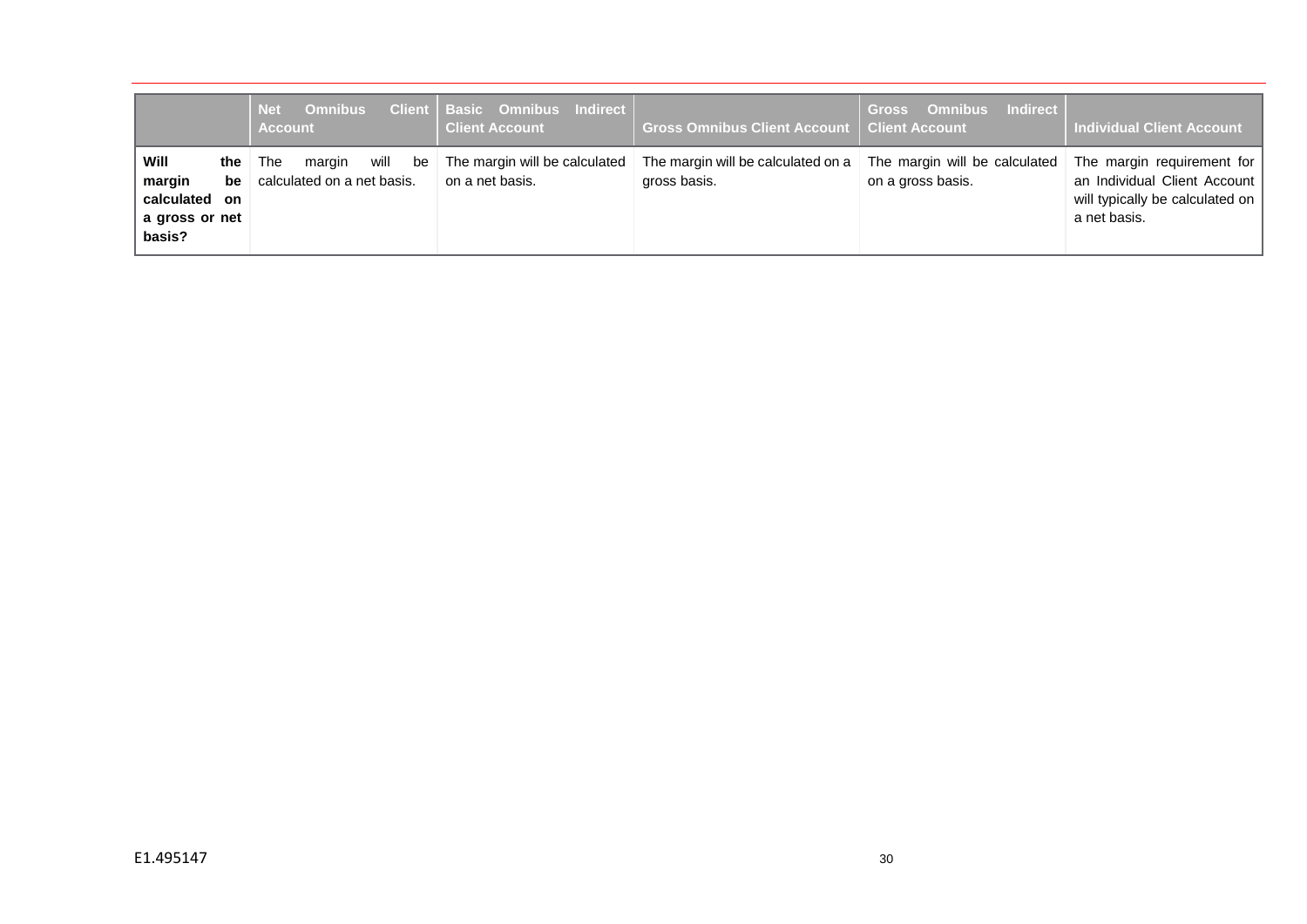| Will you have<br>to enter into<br>any<br>documentation<br>or operational<br>arrangements<br>directly with<br>the CCP? | You may have to enter into<br>legal documentation to<br>which the CCP is party. It is<br>unlikely that you will have to<br>set up any operational<br>arrangements with the CCP<br>directly. | You may have to enter into<br>legal documentation to which<br>the CCP is party. It is unlikely<br>that you will have to set up<br>operational<br>any<br>arrangements with the CCP<br>directly. | You may have to enter into legal<br>documentation to which the CCP<br>is a party. It is possible but<br>unlikely that you will have to set<br>up operational arrangements with<br>the CCP directly. | You may have to enter into<br>legal documentation to which<br>the CCP is party. It is possible<br>but unlikely that you will have<br>to set up some operational<br>arrangements with the CCP<br>directly. | You may have to enter into<br>legal documentation to which<br>the CCP is a party. It is also<br>possible that you will have to<br>set up some operational<br>arrangements with the CCP<br>directly. |
|-----------------------------------------------------------------------------------------------------------------------|---------------------------------------------------------------------------------------------------------------------------------------------------------------------------------------------|------------------------------------------------------------------------------------------------------------------------------------------------------------------------------------------------|-----------------------------------------------------------------------------------------------------------------------------------------------------------------------------------------------------|-----------------------------------------------------------------------------------------------------------------------------------------------------------------------------------------------------------|-----------------------------------------------------------------------------------------------------------------------------------------------------------------------------------------------------|
| <b>Transit Risk</b>                                                                                                   | Yes                                                                                                                                                                                         | Yes                                                                                                                                                                                            | Yes                                                                                                                                                                                                 | Yes                                                                                                                                                                                                       | Yes                                                                                                                                                                                                 |
| <b>Client</b><br><b>Fellow</b><br><b>Risk</b>                                                                         | Yes                                                                                                                                                                                         | Yes                                                                                                                                                                                            | Yes                                                                                                                                                                                                 | <b>Yes</b>                                                                                                                                                                                                | No                                                                                                                                                                                                  |
| Liquidation<br><b>Risk</b>                                                                                            | Yes (unless the CCP is able<br>to port the assets recorded<br>in the account or is able to<br>transfer the assets to you<br>without needing to liquidate<br>some or all of them first).     | Yes                                                                                                                                                                                            | Yes (unless the CCP is able to<br>port the assets recorded in the<br>account or is able to transfer the<br>assets to you without needing to<br>liquidate some or all of them first).                | Yes (unless the CCP is able to<br>port the assets recorded in the<br>account or is able to transfer<br>the assets to you without<br>needing to liquidate some or all<br>of them first).                   | Yes (unless the CCP is able<br>to port the assets recorded in<br>the account or is able to<br>transfer the assets to you<br>without needing to liquidate<br>some or all of them first).             |
| <b>Haircut Risk</b>                                                                                                   | Yes                                                                                                                                                                                         | Yes                                                                                                                                                                                            | Yes                                                                                                                                                                                                 | Yes                                                                                                                                                                                                       | Yes                                                                                                                                                                                                 |
| <b>Valuation</b><br><b>Mutualisation</b><br><b>Risk</b>                                                               | Yes                                                                                                                                                                                         | Yes                                                                                                                                                                                            | Yes                                                                                                                                                                                                 | Yes                                                                                                                                                                                                       | No                                                                                                                                                                                                  |
| <b>CCP</b><br>Insolvency<br><b>Risk</b>                                                                               | Yes                                                                                                                                                                                         | Yes                                                                                                                                                                                            | Yes                                                                                                                                                                                                 | Yes                                                                                                                                                                                                       | Yes                                                                                                                                                                                                 |
| How likely it is<br>that<br>porting<br>will<br>be<br>achieved if we<br>default?                                       | There is a significant risk<br>that porting will not be<br>achieved<br>in respect of<br>and<br>positions<br>assets<br>recorded in a Net Omnibus<br>Client account.                          | Unlikely                                                                                                                                                                                       | There is a significant risk that<br>porting will not be achieved in<br>respect of positions and assets<br>recorded in a Gross Omnibus<br>Client account.                                            | If you have satisfied all of the<br>CCP's and back-up clearing<br>member's conditions, porting<br>is more readily facilitated in the<br>event of our default.                                             | If you have satisfied all of the<br>CCP's and back-up clearing<br>member's conditions, porting<br>is more readily facilitated in<br>the event of our default.                                       |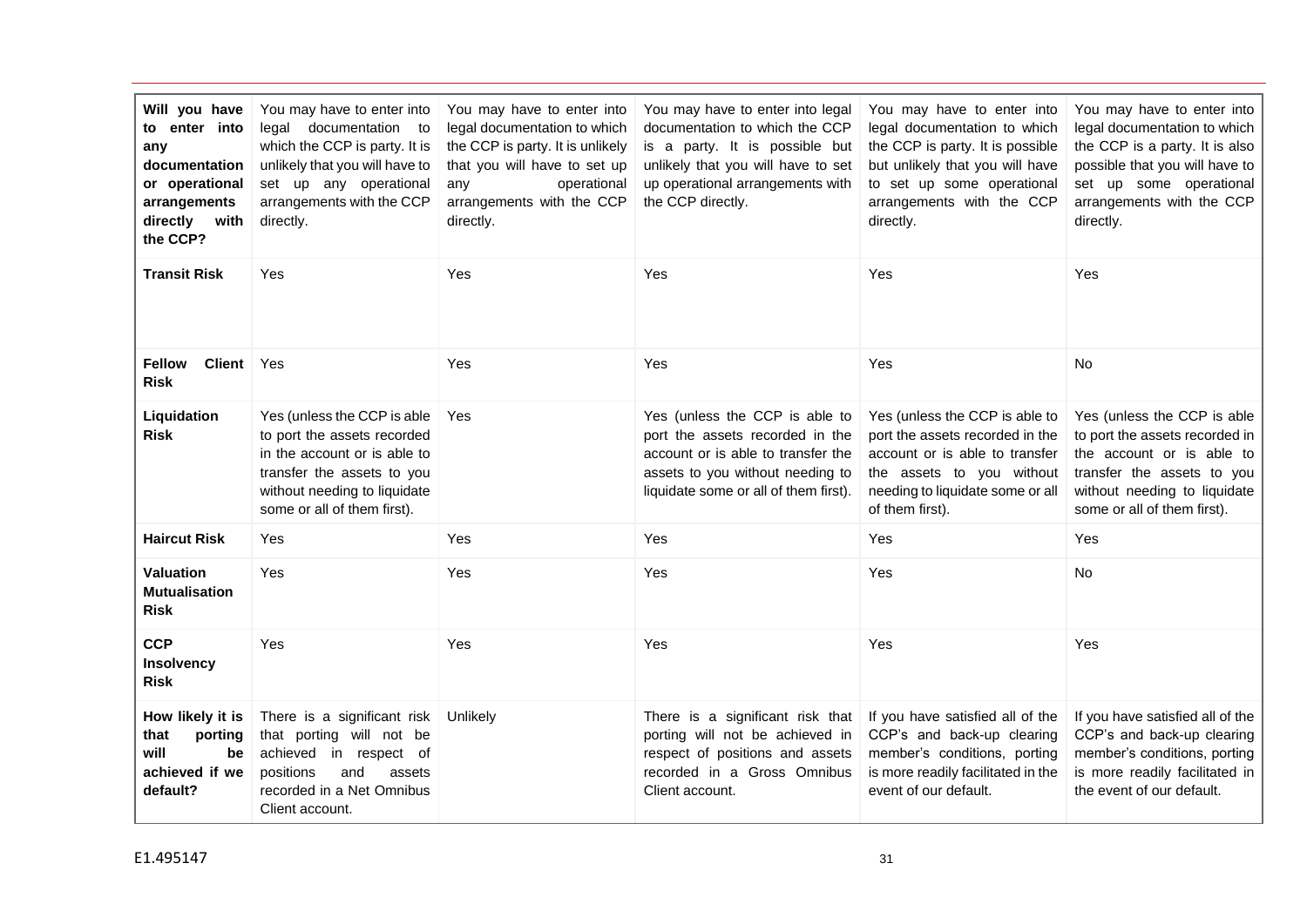# **Additional features that may be available for Individual Client Accounts**

Some CCPs may offer additional Individual Client Accounts with special features that have been designed to mitigate certain of the risks identified under "Typical account structures" above. Below is a high level overview of some of the common additional features. The extent to which any risks are mitigated by these additional features, if at all, will depend on the structures used by an individual CCP. Again, therefore, you must review the information provided by the CCPs in order to evaluate the actual risks to you and you may need some professional advice. It is likely that these additional features will only be available to certain types of clients that meet each CCP's requirements. These additional features are not required by EMIR. Accordingly, not all CCPs will offer them nor are we obliged to facilitate access to them.

| <b>Additional feature</b>                                                                                                                    | High level overview of the additional feature                                                                                                                                                                                                                                                                                                                   | Which risks might<br>this<br>feature mitigate?                                                            |
|----------------------------------------------------------------------------------------------------------------------------------------------|-----------------------------------------------------------------------------------------------------------------------------------------------------------------------------------------------------------------------------------------------------------------------------------------------------------------------------------------------------------------|-----------------------------------------------------------------------------------------------------------|
| <b>Extended porting period</b>                                                                                                               | In the event of our default, this feature has been designed<br>to allow more time for porting to be achieved.<br>For a set period of time (decided by the CCP) following<br>our default, the CCP Transactions and assets that relate<br>to you will continue to be held in an account which the<br>CCP will identify as directly relating to you. If you find a | This may make porting more<br>likely to be achieved.                                                      |
|                                                                                                                                              | back-up clearing broker, these CCP Transactions and<br>assets will then be transferred to one of their client<br>accounts. If you do not find a back-up clearing broker,<br>they will be terminated and the close-out value returned<br>to you.                                                                                                                 |                                                                                                           |
|                                                                                                                                              | Where the CCP treats the Client as an interim Clearing<br>Member, it is possible that the CCP may expect you to<br>contribute to the default fund and may require additional<br>margin, including variation margin, to be provided in<br>respect of the CCP Transactions transferred to you.                                                                    |                                                                                                           |
|                                                                                                                                              | It is possible that you may have to set up such accounts<br>as the CCP requires and have the ability to make<br>payments directly to the CCP. The CCP may also have<br>an additional list of requirements that you will have to<br>satisfy to be able to use the extended porting period.                                                                       |                                                                                                           |
| Separate custody account (in<br>the name of the CCP) for the<br>assets that have been provided<br>as margin for positions relating<br>to you | The assets relating to your positions are held in a<br>separate account (in the CCP's name) at the CCP's<br>custodian from any other assets held for the CCP.<br>It is likely that you will have to enter into additional legal<br>documentation with us and the CCP.                                                                                           | This may make porting more<br>likely to be achieved.                                                      |
| Ability for you to keep assets<br>required as margin for positions<br>relating to you in a custody<br>account in your name.                  | It is likely that you will have to enter into additional legal<br>documentation and security arrangements with us and<br>the CCP, and any custodian or settlement bank used<br>under this structure.<br>This additional feature may be restricted to certain types<br>of non-cash assets.                                                                       | <b>Transit Risk</b><br><b>CCP Insolvency Risk</b><br>This may make porting more<br>likely to be achieved. |
|                                                                                                                                              | The custodian may be specified by or require the<br>approval of the CCP.<br>There will be additional operational requirements that you<br>will need to meet in order to use this type of additional<br>feature.                                                                                                                                                 |                                                                                                           |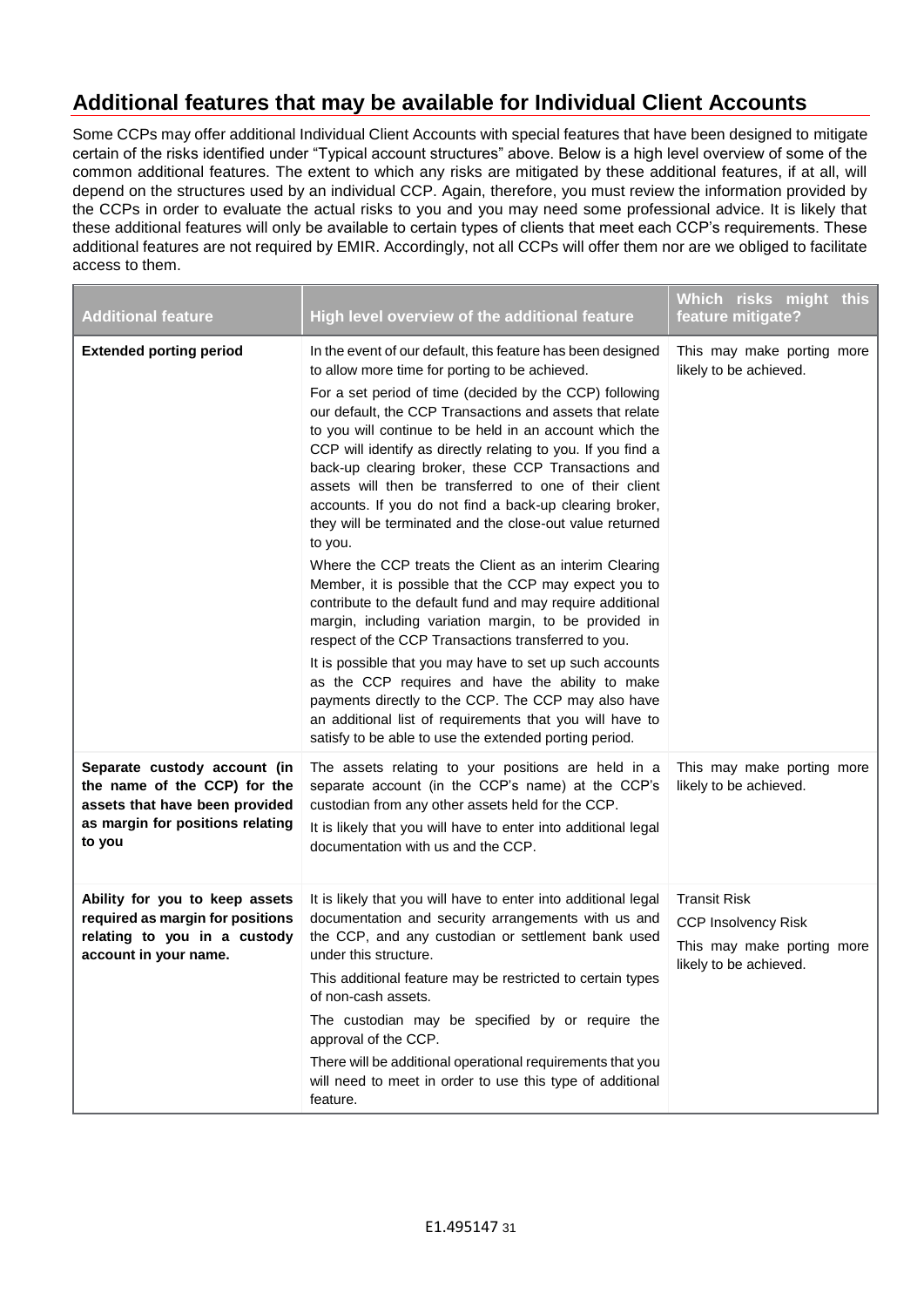| Ability for you to post margin<br>directly to the CCP. | You may be able to post margin directly to the CCP rather<br>than you posting it to us, and us in turn posting it on to the<br>CCP.                                                          | <b>Transit Risk</b> |
|--------------------------------------------------------|----------------------------------------------------------------------------------------------------------------------------------------------------------------------------------------------|---------------------|
|                                                        | This form of account may require you to have an account<br>with particular custodians and settlement banks. The<br>custodians and settlement banks are likely to be specified<br>by the CCP. |                     |
|                                                        | You will have to enter into additional legal documentation<br>with us and the CCP.                                                                                                           |                     |
|                                                        | There will be additional operational requirements which<br>you will need to meet in order to use this type of additional<br>feature.                                                         |                     |